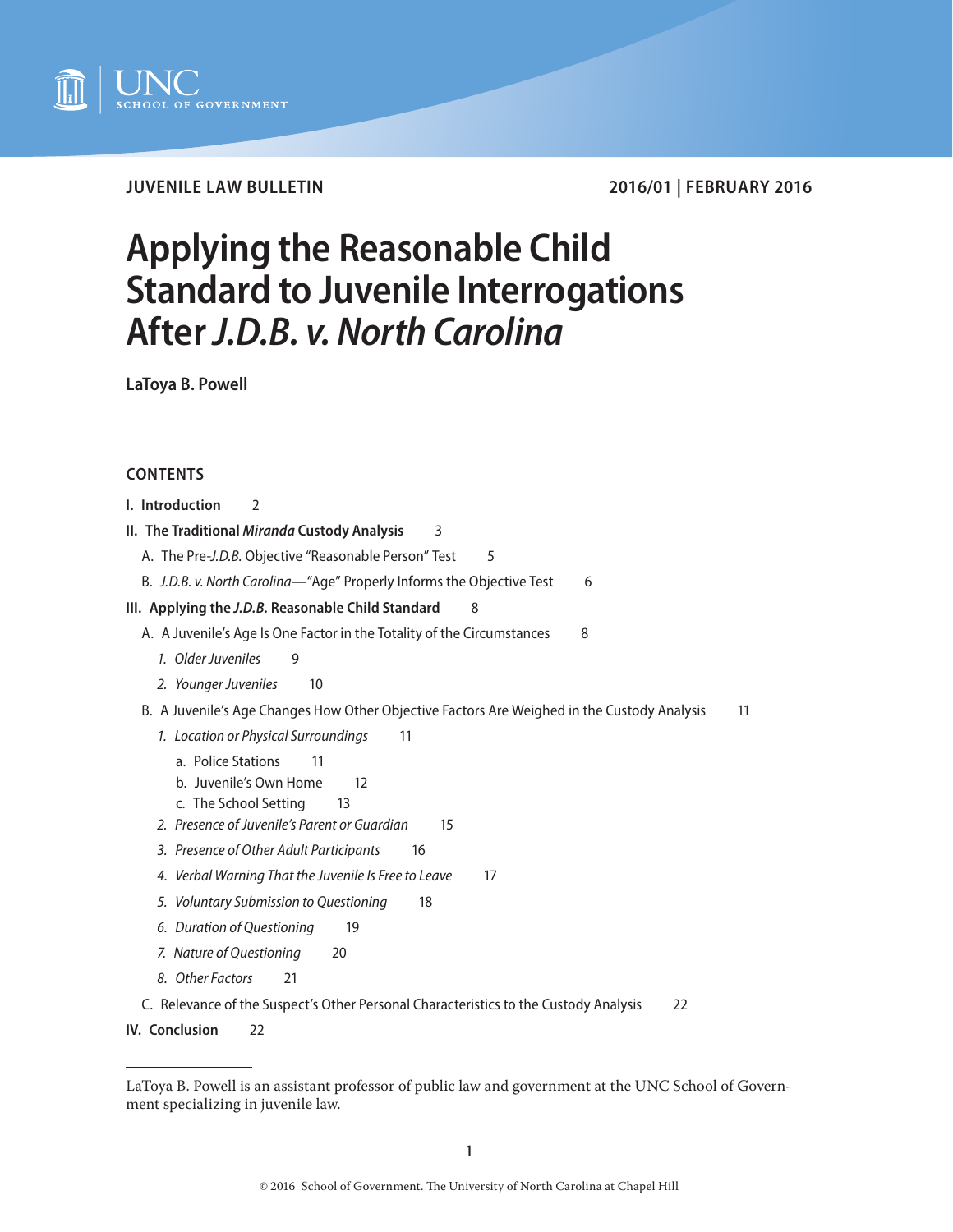# <span id="page-1-0"></span>**I. Introduction**

In *Miranda v. Arizona*, the U.S. Supreme Court recognized that a suspect who is interrogated while in police custody is subject to "inherently compelling pressures." These pressures increase the likelihood that, in violation of the U.S. Constitution, the resulting confession will be involuntary.<sup>1</sup> The Court, therefore, adopted a rule that police must advise a suspect who is "in custody" of specific rights, known as *Miranda* warnings, before they may question that person.

The requirements of *Miranda* apply only when a person is "in custody."2 An individual is in custody for purposes of *Miranda* when a reasonable person in the suspect's position would believe he or she had been formally arrested or restrained to the same degree as a formal arrest.<sup>3</sup> Because the test was characterized as an objective one, it did not take into account the personal characteristics of the suspect, such as age. Thus, in the decades since *Miranda*, police officers and judges have applied the same objective test to determine custody for both adults and juveniles.

In *J.D.B. v. North Carolina*, 4 the U.S. Supreme Court changed course. It held that a juvenile suspect's age, when known or objectively apparent to an interrogating officer, is a factor to be considered in the *Miranda* custody analysis.<sup>5</sup> Instead of the "one-size-fits-all reasonable person test" that had been used previously, the Court held that the test is whether, based on the totality of the circumstances, *a reasonable child* in the suspect's position would have felt free to terminate the encounter and leave.<sup>6</sup> Recognizing that "a reasonable child subjected to police questioning will sometimes feel pressured to submit when a reasonable adult would feel free to go,"7 the Court saw no reason for police officers to ignore this commonsense reality during custodial interrogations.

*J.D.B.* has transformed the way courts and police officers must evaluate whether a juvenile is in custody for the purpose of requiring *Miranda* warnings prior to police questioning. Before *J.D.B.*, the U.S. Supreme Court had not expressly mandated consideration of a suspect's age and even suggested that its inclusion in the *Miranda* analysis was improper due to the objective nature of the test.8 The Court expressed concern that "consideration of a suspect's individual characteristics—including his age—could be viewed as creating a subjective inquiry."9 As a result, many jurisdictions, including North Carolina, questioned whether age was a proper factor to consider.10 Holding that it was, *J.D.B.* mandates that trial courts account for the fundamental differences between children and adults in determining whether a child is in custody.

2. *Id.* at 444.

8. Yarborough v. Alvarado, 541 U.S. 652, 666–68 (2004) (holding that a state court had not unreasonably applied clearly established federal law when it failed to consider the age and inexperience of the 17-year-old suspect in determining that his interrogation was not custodial).

9. *Id.* at 668.

10. *See, e.g.*, *In re* J.F., 987 A.2d 1168, 1175 (D.C. 2010) (declining to consider the juvenile's age because "the Supreme Court has not held that a suspect's age or experience is relevant to the *Miranda* custody analysis, 'much less mandated its consideration'" (quoting *Alvarado*, 541 U.S. at 666)); People v. Croom, 883 N.E.2d 681, 689 (Ill. App. Ct. 2008) ("Given the Supreme Court's emphasis on objectiveness, we

<sup>1.</sup> Miranda v. Arizona, 384 U.S. 436, 467 (1966).

<sup>3.</sup> J.D.B. v. North Carolina, 564 U.S. 261, \_\_\_, 131 S. Ct. 2394, 2402 (2011).

<sup>4.</sup> *Id.* at \_\_\_, 131 S. Ct. at 2406.

<sup>5.</sup> *Id.*

<sup>6.</sup> *Id.* at \_\_\_, 131 S. Ct. at 2403, 2407.

<sup>7.</sup> *Id.* at \_\_\_, 131 S. Ct. at 2403.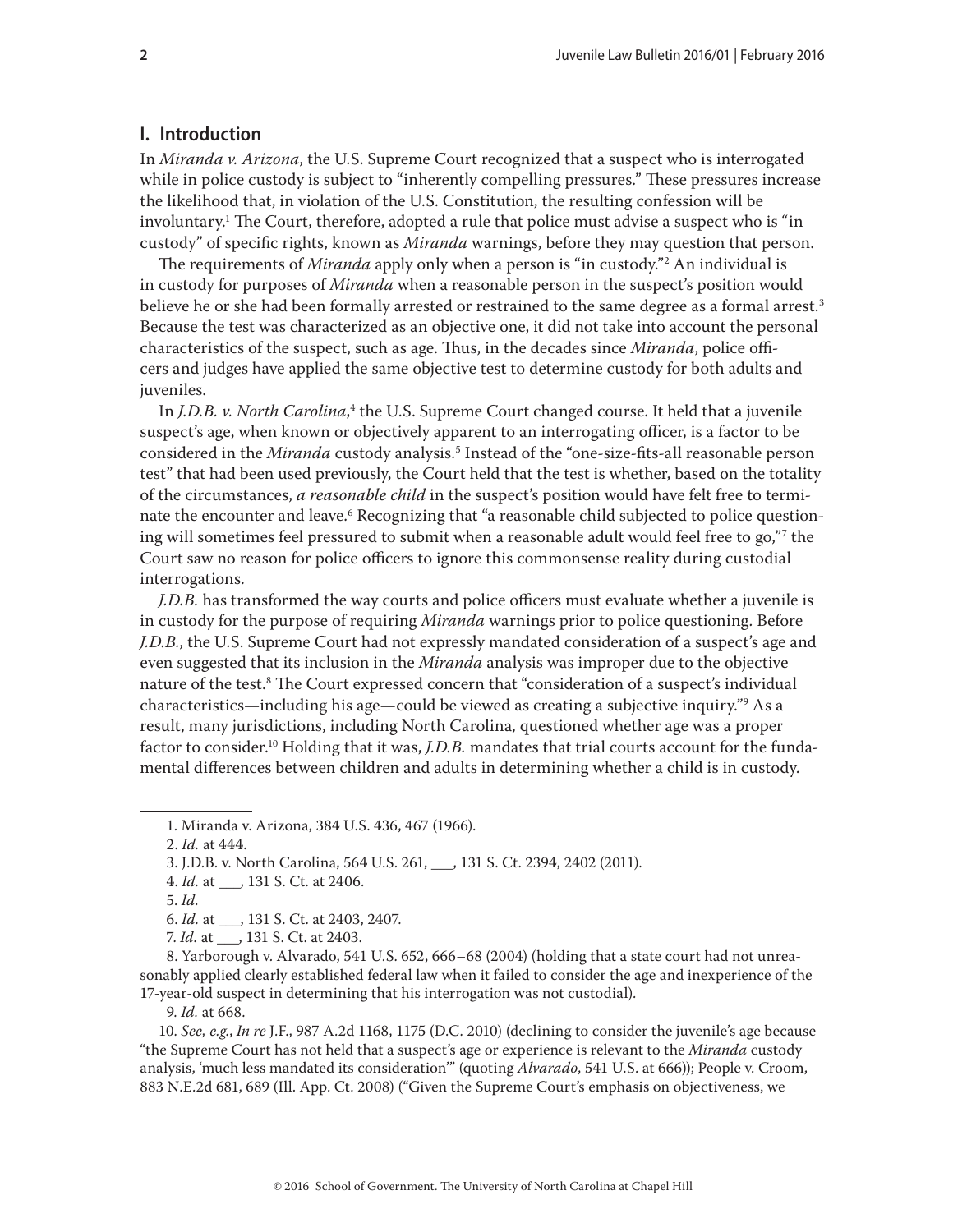<span id="page-2-0"></span>The *J.D.B.* opinion emphasizes that children are more submissive to police officers than adults and therefore may be more overwhelmed by the objective circumstances of an interrogation.<sup>11</sup> However, while it cautions that a child's age may not be dispositive, $12$  it does not provide significant guidance on how courts and police officers should evaluate custody based on a "reasonable child" standard. In the five years since the decision, North Carolina appellate courts have occasionally cited *J.D.B.* to acknowledge that age is now a relevant factor in evaluating whether a juvenile was in custody, but they have not specifically discussed how age affects the custody analysis.13

This bulletin discusses how a juvenile's age impacts the inquiry of whether a juvenile is in custody for purposes of *Miranda*. It begins with an overview of the traditional *Miranda* custody analysis based on the reasonable person standard. It then explains how *J.D.B.* created a reasonable child standard for juveniles. Recent appellate cases applying *J.D.B.* are examined to illustrate that the usual factors involved in an interrogation are weighed differently when custody is viewed through the lens of a reasonable child. The bulletin concludes with the implications of *J.D.B.*'s holding for the consideration of other personal characteristics in the custody test.

# **II. The Traditional** *Miranda* **Custody Analysis**

Before *Miranda*, courts "evaluated the admissibility of a suspect's confession under a voluntariness test" rooted in both the Fifth and Fourteenth Amendments.<sup>14</sup> This due process voluntariness test, which remains in effect, "examines whether a [suspect's] will was overborne" by coercive tactics employed by police during questioning.15 That determination depends on the totality of the circumstances, which includes "both the characteristics of the accused and the details of the interrogation."<sup>16</sup> The test is subjective because it considers the individual's "actual mindset"<sup>17</sup> in evaluating whether his or her confession was a product of coercion or the individual's own

decline to consider defendant's age when determining whether he was in custody for *Miranda* purposes."); *In re* J.D.B., 363 N.C. 664, 672 (2009) (declining to extend the test for custody to include consideration of age and academic status based on the U.S. Supreme Court's view that the custody inquiry is objective), *rev'd*, 564 U.S. 261 (2011).

<sup>11. 564</sup> U.S. at \_\_\_, 131 S. Ct. at 2403 ("[A] reasonable child subjected to police questioning will sometimes feel pressured to submit when a reasonable adult would feel free to go."; "[E]vents that would leave a man cold and unimpressed can overawe and overwhelm a lad in his early teens." (internal quotation marks omitted)).

<sup>12.</sup> *Id.* at \_\_\_, 131 S. Ct. at 2406.

<sup>13.</sup> *See, e.g.*, *In re* C.M., \_\_\_ N.C. App. \_\_\_, 772 S.E.2d 265, \*3–5 (2015) (unpublished) (although the court mentioned that the juvenile's age was a factor, it nonetheless described the test as a "reasonable person" test and did not discuss how the juvenile's age affected the determination that the 15-year-old was not in custody); *In re* A.N.C., Jr., 225 N.C. App. 315, 320–22 (2013) (concluding that a 13-year-old juvenile was not in custody when he made an incriminating statement to an officer during roadside questioning at the scene of an automobile accident without discussing how the juvenile's age affected the court's analysis).

<sup>14.</sup> Dickerson v. United States, 530 U.S. 428, 433 (2000).

<sup>15.</sup> *Id.* at 434 (internal quotation marks omitted).

<sup>16.</sup> *Id.* (quotation omitted).

<sup>17.</sup> Yarborough v. Alvarado, 541 U.S. 652, 667 (2004).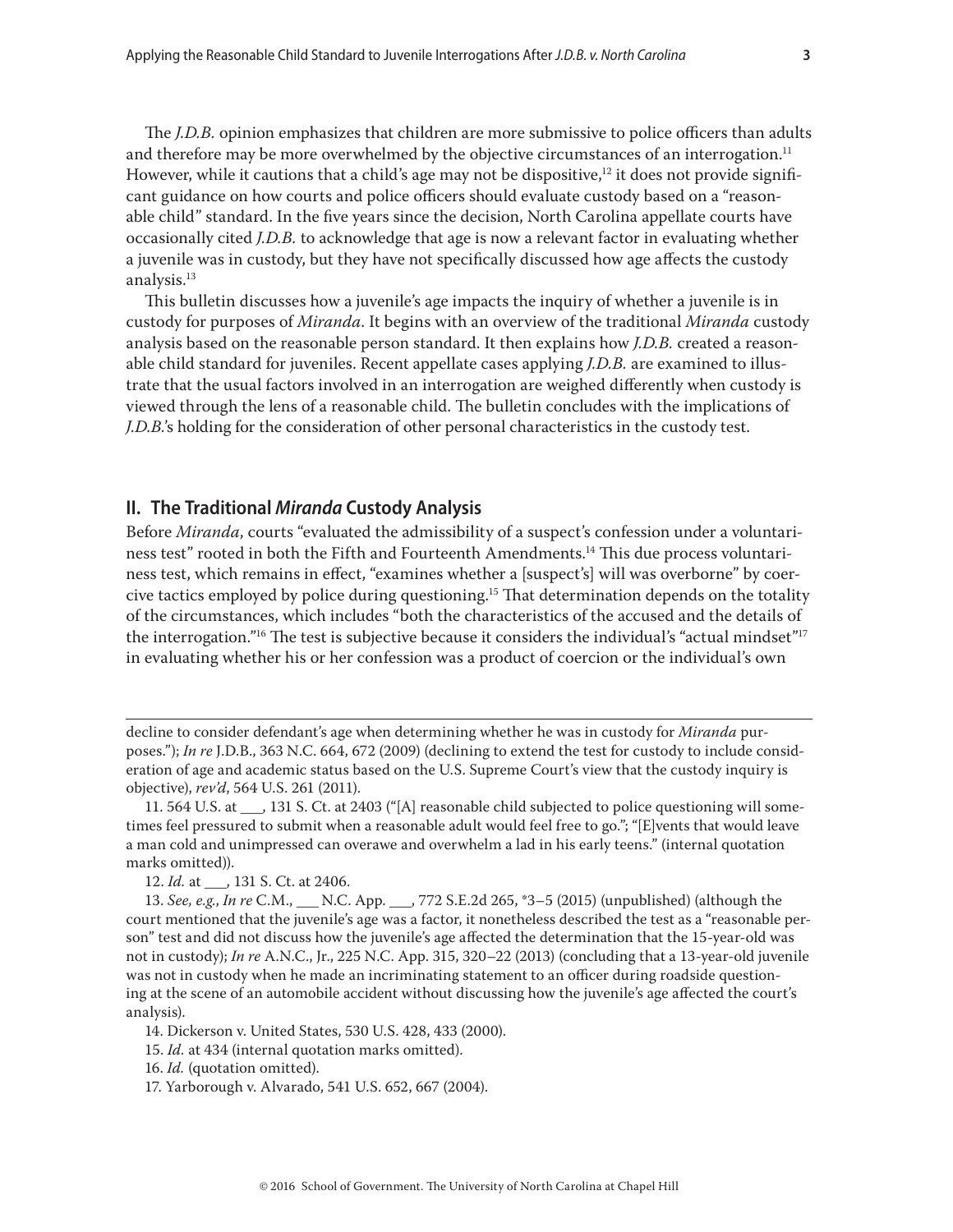free will.18 As a result, personal characteristics of the suspect, such as age, immaturity, education, and intelligence, have long been deemed relevant in the voluntariness inquiry.<sup>19</sup>

The U.S. Supreme Court created the *Miranda* rule to supplement the voluntariness test due to its concerns that the inherently coercive nature of custodial interrogation "blurs the line between voluntary and involuntary statements."<sup>20</sup> The Court recognized that even when confessions are voluntary under the traditional due process analysis, the "inherently compelling pressures" of in custody interrogation may compel a person to speak when the person "would not otherwise do so freely."21 To combat these pressures and ensure that suspects have a full opportunity to exercise their Fifth Amendment right to remain silent, the Court established "concrete constitutional guidelines" for police officers and courts to follow.22

Under *Miranda*, law enforcement officers may not question a person who "has been taken into custody or otherwise deprived of his freedom of action in any significant way" unless they first provide certain Fifth Amendment warnings.23 These well-known *Miranda* warnings include that the person has a right to remain silent, that any statement the person makes may be used against him or her at trial, and that the person has the right to an attorney, either appointed or retained.<sup>24</sup> Statements made during custodial interrogation are presumed to be involuntary and, thus, are inadmissible unless the state shows that *Miranda* warnings were given and that the person "knowingly and intelligently" waived his or her rights.25

*Miranda* warnings are required, however, only if the objective circumstances of the interrogation establish that the person's freedom of movement was restricted in such a way as to render him or her "in custody."<sup>26</sup> That determination involves two separate inquiries,

first, what were the circumstances surrounding the interrogation; and second, given those circumstances, would a reasonable person have felt he or she was at liberty to terminate the interrogation and leave. $27$ 

In contrast to the voluntariness test, this determination is objective and involves no consideration of the particular suspect's state of mind.<sup>28</sup> Instead, the "ultimate inquiry" is whether a reasonable person would have believed that he or she had been placed under "a formal arrest or restraint on freedom of movement of the degree associated with formal arrest."29

Placing a person under formal arrest triggers the requirement of *Miranda* warnings. This bulletin focuses on situations in which a person has not been placed under formal arrest. North

<sup>18.</sup> Lynumn v. Illinois, 372 U.S. 528, 534 (1963).

<sup>19.</sup> *See, e.g.*, J.D.B. v. North Carolina, 564 U.S. 261, \_\_\_, 131 S. Ct. 2394, 2410 (2011) (Alito, J., dissenting); Gallegos v. Colorado, 370 U.S. 49, 54 (1962) ("[N]o matter how sophisticated," a juvenile subjected to police interrogation "cannot be compared" to an adult subject); Haley v. Ohio, 332 U.S. 596, 599 (1948) (plurality opinion) ("That which would leave a man cold and unimpressed can overawe and overwhelm a lad in his early teens.").

<sup>20.</sup> Dickerson v. United States, 530 U.S. 428, 435 (2000).

<sup>21.</sup> Miranda v. Arizona, 384 U.S. 436, 467 (1966).

<sup>22.</sup> *Id.*

<sup>23.</sup> *Id.* at 444.

<sup>24.</sup> *Id*.

<sup>25.</sup> *Id*. at 475–76.

<sup>26.</sup> Oregon v. Mathiason, 429 U.S. 492, 495 (1977).

<sup>27.</sup> J.D.B. v. North Carolina, 564 U.S. 261, \_\_\_, 131 S. Ct. 2394, 2402 (2011) (quotation omitted).

<sup>28.</sup> *Id*.

<sup>29.</sup> *Id*.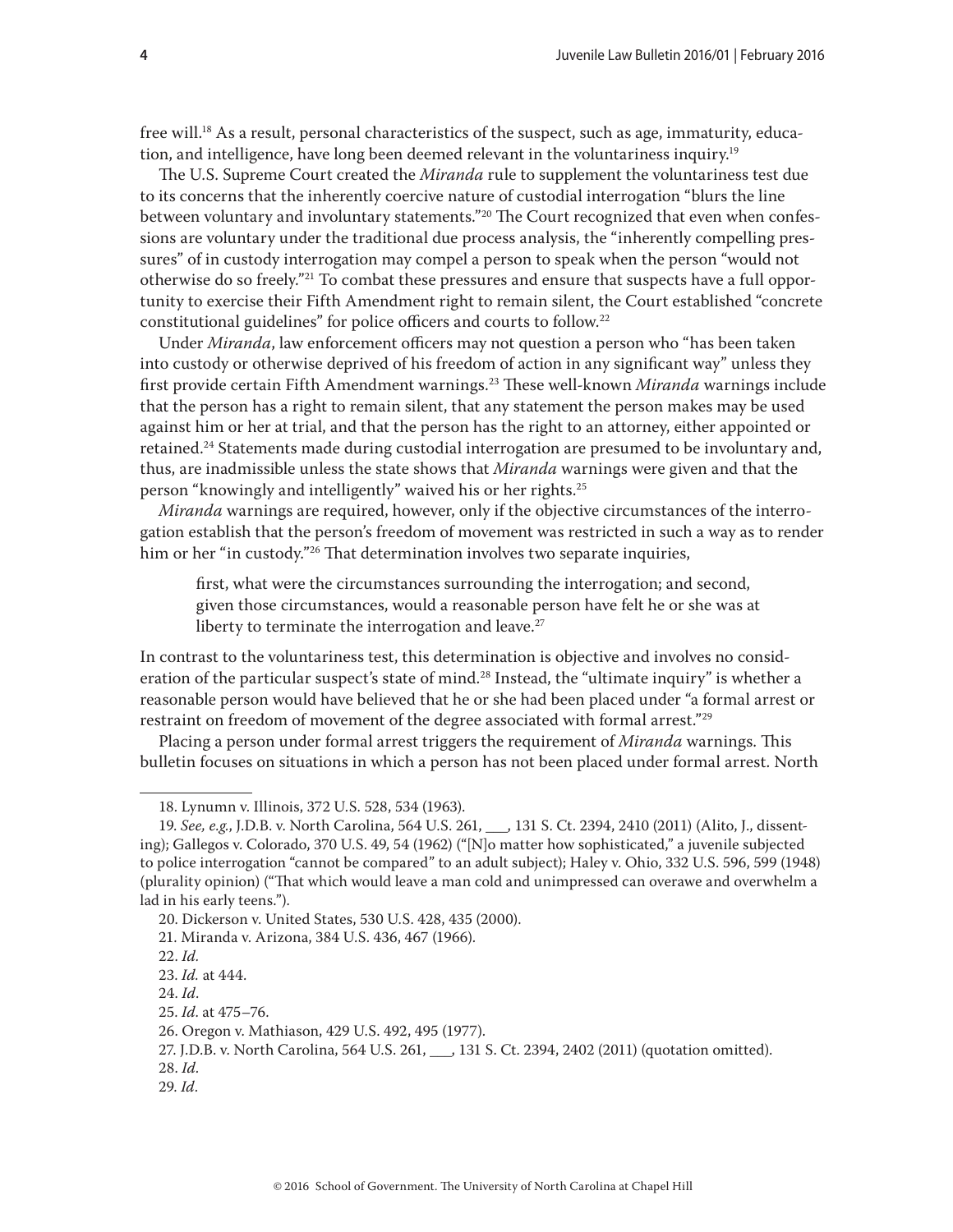<span id="page-4-0"></span>Carolina courts have described the relevant inquiry in this context as whether the circumstances present enough "indicia of formal arrest" to support an objective belief that one is in custody.30

## **A. The Pre-***J.D.B.* **Objective "Reasonable Person" Test**

Under the objective reasonable person test, law enforcement officers and courts do not consider the "subjective views" of the interrogating officers or the person being questioned in determining whether the circumstances present indicia of formal arrest.<sup>31</sup> The test is objective "to give clear guidance to the police" regarding how they may interrogate someone.<sup>32</sup> By limiting the analysis to objective factors, the reasonable person test prevents officers from having to speculate about how each suspect's personal traits influence that person's subjective view of the circumstances.33 Prior to *J.D.B.*, the U.S. Supreme Court had disregarded or declined to consider personal characteristics of the suspect.<sup>34</sup> It indicated that "the only relevant inquiry [was] how a reasonable *man* in the suspect's position would have understood his situation."35 Thus, under the reasonable person standard, the custody determination was the same for every suspect questioned under similar circumstances, regardless of the suspect's age, education, or prior experience with law enforcement.36

33. *J.D.B.*, 564 U.S. at \_\_\_, 131 S. Ct. at 2402. *But see* Berkemer v. McCarty, 468 U.S. 420, 441 (1984) (recognizing that "police and lower courts will continue occasionally to have difficulty deciding exactly when a suspect has been taken into custody").

34. *See, e.g.*, Yarborough v. Alvarado, 541 U.S. 652, 668 (2004) (holding, as a *de novo* matter, that a suspect's prior experience with law enforcement is irrelevant to the *Miranda* custody analysis); *Berkemer*, 468 U.S. at 423 (holding that a suspect was not in custody during roadside questioning, despite that the suspect's inebriation was apparent to the interrogating officers); California v. Beheler, 463 U.S. 1121, 1124–25 (1983) (per curiam) (rejecting a lower court's determination that the defendant was in custody where he had been drinking and was emotionally distraught (internal quotation marks omitted)).

35. *Berkemer*, 468 U.S. at 442 (emphasis added).

36. An objective reasonable person standard is used also to determine whether a person has been "seized" under the Fourth Amendment. The U.S. Supreme Court has not yet explicitly considered a suspect's age in the Fourth Amendment analysis, which considers whether, under the totality of the circumstances, a reasonable person would have felt "free to leave." *Id.* Despite the lack of authority by higher courts on this question, the North Carolina Court of Appeals held in 2007 that a juvenile's age is a relevant factor in the free-to-leave test. *In re* I.R.T., 184 N.C. App. 579, 584 (2007). The court of appeals reasoned that because a suspect's age "has been used to determine whether he was in custody," there was no "legal or common sense reason" not to consider it in the seizure context. *Id.* When *I.R.T.* was decided, however, neither the U.S. Supreme Court nor the N.C. Supreme Court had held that a juvenile's age was relevant to the *Miranda* custody inquiry. Two years later, the N.C. Supreme Court held that age was not a proper factor to consider. *In re* J.D.B., 363 N.C. 664, 672 (2009), *rev'd*, 564 U.S. 261 (2011). The U.S. Supreme Court's holding that age is a relevant factor for custody purposes provides greater support for the court of appeals' decision in *I.R.T.*

<sup>30.</sup> *See* State v. Buchanan, 353 N.C. 332, 339 (2001) (stating that "the indicia of formal arrest test has been consistently applied to Fifth Amendment custodial inquiries"); State v. Little, 203 N.C. App. 684, 688 (2010) ("[T]he ultimate inquiry on appellate review is whether there were indicia of formal arrest.").

<sup>31.</sup> Stansbury v. California, 511 U.S. 318, 323 (1994).

<sup>32.</sup> *J.D.B.*, 564 U.S. at \_\_\_, 131 S. Ct. at 2402 (internal quotation marks omitted); *see also* Fare v. Michael C., 442 U.S. 707, 718 (1979) ("*Miranda*'s holding has the virtue of informing police and prosecutors with specificity as to what they may do in conducting custodial interrogation[.]").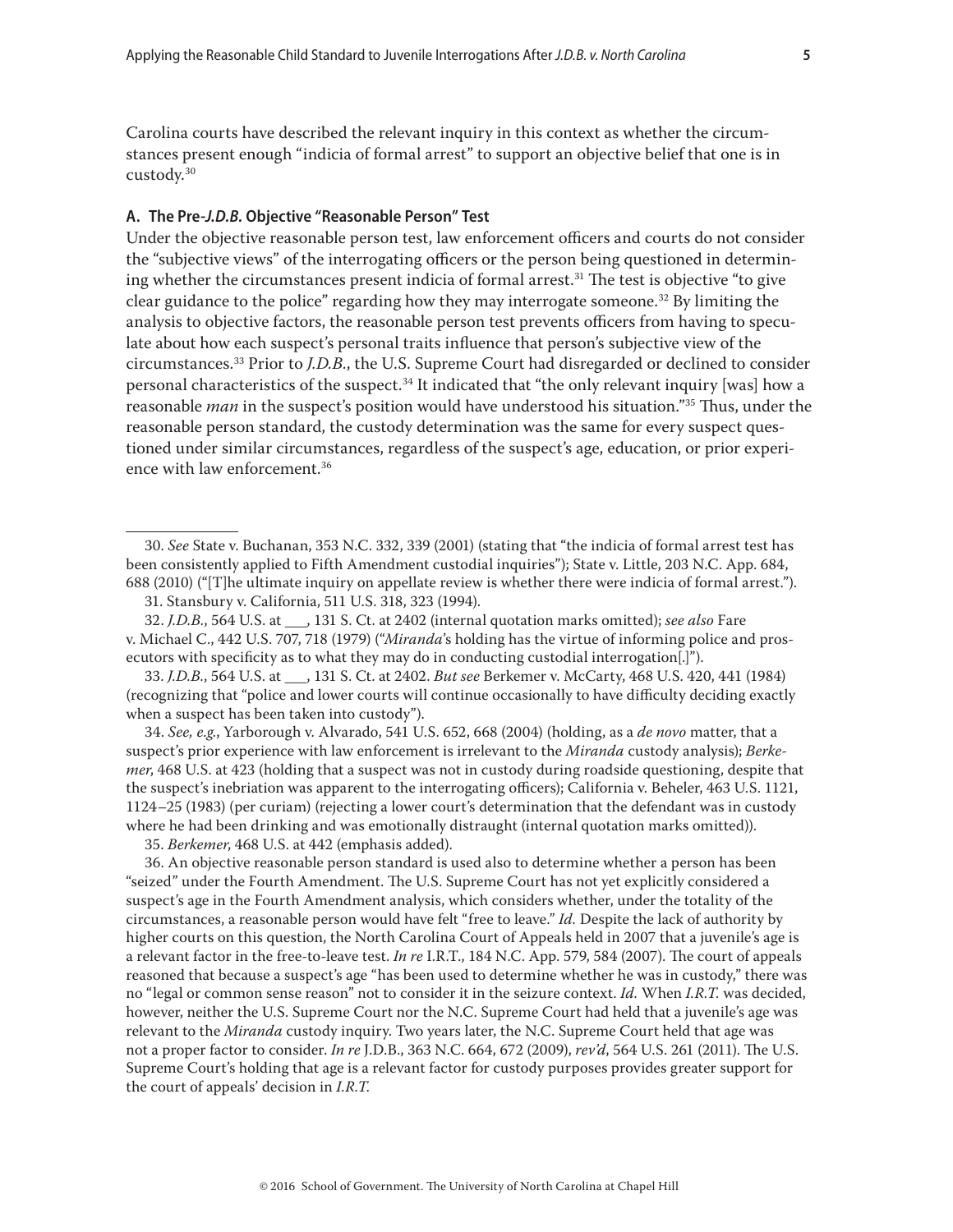<span id="page-5-0"></span>When *Miranda* was decided, the U.S. Supreme Court likely did not consider the significance of a suspect's age to the custody inquiry. *Miranda* did not even apply to juveniles until the Court decided *In re Gault* one year later and extended Fifth Amendment rights to children.<sup>37</sup> The Court first addressed the relevance of age, several years later, in a habeas proceeding involving the admissibility of a 17-year-old's confession.38 In *Yarborough v. Alvarado*, the Court held that a lower court had not unreasonably applied clearly established federal law when it failed to consider the age and inexperience of the 17-year-old murder suspect in concluding that his interrogation was not custodial.39 Noting that its "opinions applying the *Miranda* custody test [had] not mentioned the suspect's age, much less mandated its consideration,"40 the Court reaffirmed that the test was an objective one. The Court also expressed concern that consideration of a suspect's age and prior experience with law enforcement might require police officers to speculate about how such factors would affect the suspect's "actual mindset."<sup>41</sup>

Because *Alvarado* did not involve a *de novo* review of whether age was relevant to the *Miranda* analysis, the issue remained unsettled until the Court decided *J.D.B.* However, in her concurring opinion in *Alvarado*, Justice O'Connor foreshadowed the holding of *J.D.B.*, as well as the questions it left unanswered, by stating that "[t]here may be cases in which a suspect's age will be relevant to the [*Miranda*] 'custody' inquiry" but that "[e]ven when police do know a suspect's age, it may be difficult for them to ascertain what bearing it has on the likelihood that the suspect would feel free to leave."<sup>42</sup> The latter assertion is particularly true for a juvenile like Alvarado, who was almost 18 at the time of interrogation. Although *J.D.B.* affirmatively answered the first question (i.e., that age is relevant), courts and police officers are left to resolve the remaining issue—how a person's age affects the custody analysis.

### **B.** *J.D.B. v. North Carolina***—"Age" Properly Informs the Objective Test**

J.D.B. was a 13-year-old, special education student in the seventh grade at Smith Middle School in Chapel Hill, North Carolina. A Chapel Hill police officer went to J.D.B.'s middle school because J.D.B. was seen in possession of a digital camera matching an item stolen in a recent home break-in. A uniformed school resource officer (SRO) escorted J.D.B. from his classroom to a closed-door conference room where the officer questioned him in the presence of the SRO, an assistant principal, and an intern. Although J.D.B. initially claimed he was only looking for work mowing lawns, he ultimately confessed to the break-in after the assistant principal encouraged him to tell the truth and the officer mentioned the possibility of juvenile detention. Prior to being questioned, J.D.B. was neither provided *Miranda* warnings nor told that he could call his grandmother, who was his legal guardian. The officer did not inform J.D.B. that he was free to leave and could refuse to answer questions until after he confessed. J.D.B. was permitted to leave at the conclusion of the  $45$ -minute interview to catch the bus home.<sup>43</sup>

<sup>37.</sup> *See In re* Gault, 387 U.S. 1 (1967); *see also* Hillary B. Farber, J.D.B. v. North Carolina*: Ushering in a New "Age" of Custody Analysis Under Miranda*, 20 J.L. & Pol'y 117, 121 (2011).

<sup>38.</sup> *Alvarado*, 541 U.S. at 655 (addressing whether a state court decision omitting any mention of the defendant's age was an unreasonable application of clearly established federal law under the deferential standard of review of the Antiterrorism and Effective Death Penalty Act of 1996 (AEDPA)).

<sup>39.</sup> *Id.* at 664.

<sup>40.</sup> *Id.* at 666.

<sup>41.</sup> *Id.* at 667–68.

<sup>42.</sup> *Id.* at 669 (O'Connor, J., concurring).

<sup>43.</sup> J.D.B. v. North Carolina, 564 U.S. 261, \_\_\_, 131 S. Ct. 2394, 2399–2400 (2011).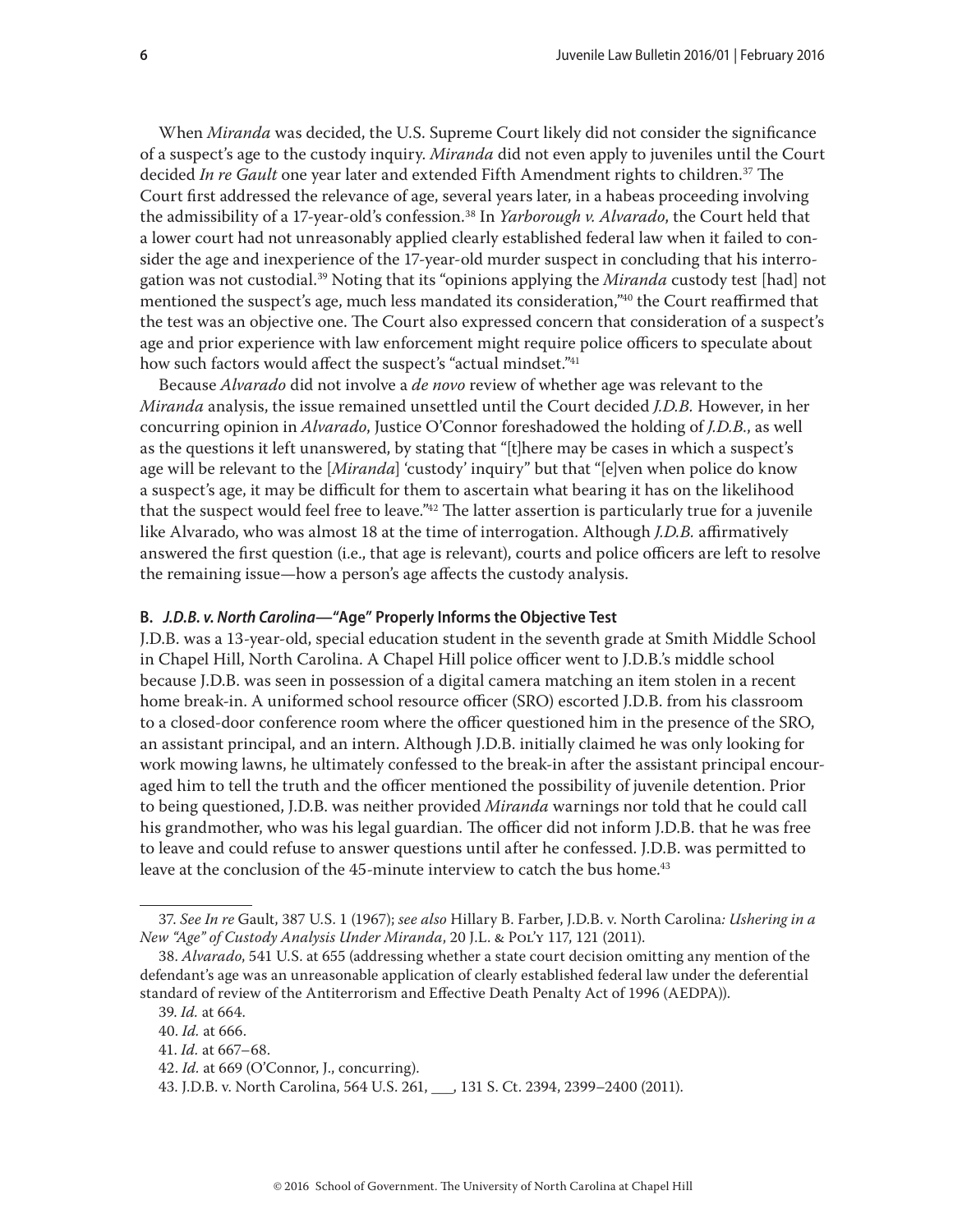After J.D.B. was alleged to be delinquent, he moved to suppress his confession on the ground that it was obtained in violation of his *Miranda* rights and juvenile rights under Section 7B-2101 of the North Carolina General Statutes (hereinafter G.S.). Applying the objective "reasonable person" standard, the trial court denied the motion, which was upheld by a divided panel of the N.C. Court of Appeals.44 Noting that an objective rule provides clear guidance for police, the N.C. Supreme Court affirmed and "decline[d] to extend the test for custody to include consideration of age and academic standing of [the suspect]."45 The court adhered to the view that "'consideration of a suspect's individual characteristics—including his age—could be viewed as creating a subjective inquiry.'"46

Reviewing the issue *de novo*, the U.S. Supreme Court held that "a child's age properly informs the *Miranda* custody analysis."47 The Court reasoned that childhood is an objective factor because it yields "commonsense conclusions about behavior and perception" that apply universally to children as a class, and these conclusions "are self-evident to anyone who was a child once himslf, including any police officer or judge."48 Thus, "considering age in the custody analysis in no way involves a determination of how youth subjectively affects the mindset of any particular child."49

Noting that "[a] child's age is far more than a chronological fact[,]"50 the Court discussed several "commonsense conclusions" of childhood: children are immature and less responsible than adults; they lack the experience, perspective, and good judgment to recognize and avoid bad choices; and they are more vulnerable and susceptible to outside pressures.<sup>51</sup> The Court drew these same conclusions in a trio of juvenile sentencing cases—*Roper*, *Graham*, and *Miller* establishing that children are categorically less culpable than adults.<sup>52</sup> The Court saw no reason for police officers and courts to "blind themselves" to this "commonsense reality" in the context of custodial interrogation.<sup>53</sup>

Despite the concern of the *J.D.B.* dissenters—that the inclusion of age would diminish the clarity of the *Miranda* rule<sup>54</sup>—the *J.D.B.* majority insisted that a child's age is no different than any other objective factor, such as the length of the interview or the number of officers present.55 According to the Court, law enforcement officers and judges need only have "common sense to know that a 7-year-old is not a 13-year-old and neither is an adult."56

<sup>44.</sup> *In re* J.D.B., 196 N.C. App. 234, 240–41, *aff'd*, 363 N.C. 664 (2009), *rev'd*, 564 U.S. 261 (2011). 45. *Id.*, 363 N.C. at 672.

<sup>46.</sup> *Id.* (quoting Yarborough v. Alvarado, 541 U.S. 652, 668 (2004)).

<sup>47.</sup> *J.D.B.*, 564 U.S. at \_\_\_, 131 S. Ct. at 2399.

<sup>48.</sup> *Id.* at \_\_\_, 131 S. Ct. at 2403.

<sup>49.</sup> *Id.* at \_\_\_, 131 S. Ct. at 2405 (quotation omitted).

<sup>50.</sup> *Id.* at  $\qquad$ , 131 S. Ct. at 2403 (internal quotation marks omitted).

<sup>51.</sup> *Id.*

<sup>52.</sup> *See* Miller v. Alabama, \_\_\_ U.S. \_\_\_, 132 S. Ct. 2455 (2012) (abolishing mandatory life without parole for juvenile offenders under the Eighth Amendment); Graham v. Florida, 560 U.S. 48 (2010) (abolishing life imprisonment without parole for a juvenile offender who commits a non-homicide offense under the Eighth Amendment); Roper v. Simmons, 543 U.S. 551 (2005) (abolishing the death penalty for juvenile offenders under age 18 pursuant to the Eighth Amendment).

<sup>53.</sup> *J.D.B.*, 564 U.S. at \_\_\_, 131 S. Ct. at 2399.

<sup>54.</sup> *Id.* at \_\_\_, 131 S. Ct. at 2417 (Alito, J., dissenting).

<sup>55.</sup> *Id.* at \_\_\_, 131 S. Ct. at 2407.

<sup>56.</sup> *Id.*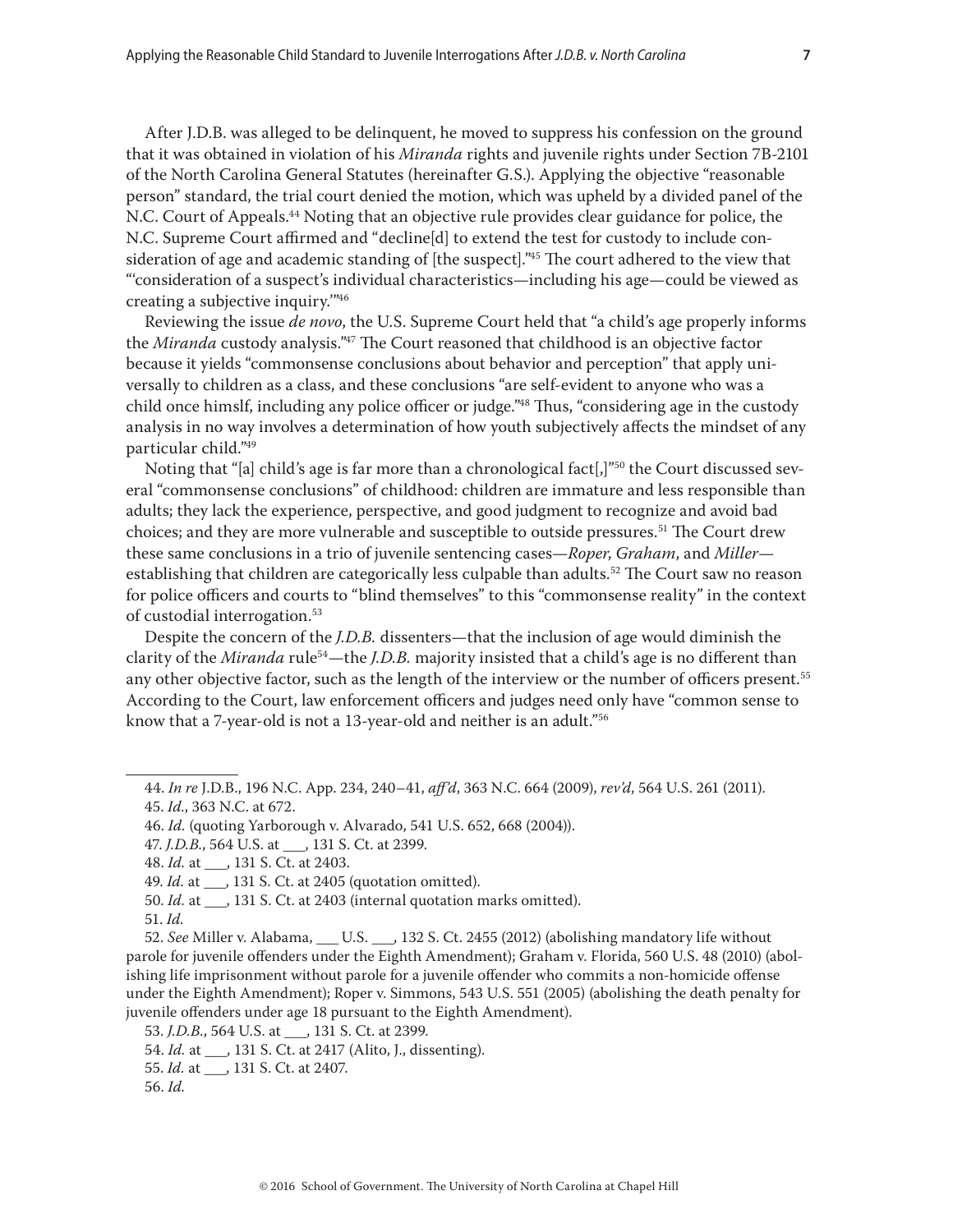<span id="page-7-0"></span>The U.S. Supreme Court did not decide whether J.D.B. was in custody at the time of his interrogation. Instead, the Court reversed the decision of the N.C. Supreme Court and remanded the case for the state courts to reevaluate this question, this time considering J.D.B.'s age at the time of his interrogation.57

## **III. Applying the** *J.D.B.* **Reasonable Child Standard**

Under the reasonable child standard, courts and police officers must account for a juvenile's age, if the juvenile's age was known or "objectively apparent" to the interrogating officer.58 *J.D.B.*, however, does not provide specific guidance on how the evaluation of the objective factors surrounding an interrogation changes when officers know the juvenile's age.<sup>59</sup> Two statements in the court's opinion are instructive: (1) that age is one factor in the totality of circumstances but may not be a "determinative, or even a significant, factor in every case"<sup>60</sup> and  $(2)$  that the coercive effect of other circumstances of an interrogation may be heightened when the suspect is a minor.<sup>61</sup> Lower courts and police officers can use these observations to inform their analysis of juvenile interrogations under the reasonable child standard.

## **A. A Juvenile's Age Is One Factor in the Totality of the Circumstances**

*J.D.B.* did not specify the weight to give age as a factor in the custody analysis, stating that it is one factor but not necessarily a dispositive one. Its impact on the custody analysis may vary depending on the age of the particular juvenile. For older juveniles who are nearing the age of majority, the analysis may not change significantly.62

<sup>57.</sup> *Id.* at \_\_, 131 S. Ct. at 2408. It does not appear, however, that the case was ever heard on remand. 58. *Id.* at \_\_\_, 131 S. Ct. at 2406.

<sup>59.</sup> *Cf., e.g.,* Yarborough v. Alvarado, 541 U.S. 652, 669 (2004) (O'Connor, J., concurring) (stating that "[e]ven when police do know a suspect's age, it may be difficult for them to ascertain what bearing it has on the likelihood that the suspect would feel free to leave").

<sup>60.</sup> *J.D.B.*, 564 U.S. at \_\_\_, 131 S. Ct. at 2406.

<sup>61.</sup> *Id.* at  $\,$ , 131 S. Ct. at 2405 ("Neither officers nor courts can reasonably evaluate the effect of objective circumstances that, by their nature, are specific to children without accounting for the age of the child subjected to those circumstances.").

<sup>62.</sup> *Id.* at \_\_\_, 131 S. Ct. at 2406; *see also Alvarado*, 541 U.S. at 669 (O'Connor, J., concurring) (explaining that a state court's failure to consider the defendant's age was not an unreasonable application of clearly established federal law where the defendant "was almost 18 years old at the time of his interview"); *id.* at \_\_\_, 131 S. Ct. at 2417 (Alito, J., dissenting) (suggesting that "teenagers nearing the age of majority" are likely to react to an interrogation as would a "typical 18-year-old in similar circumstances").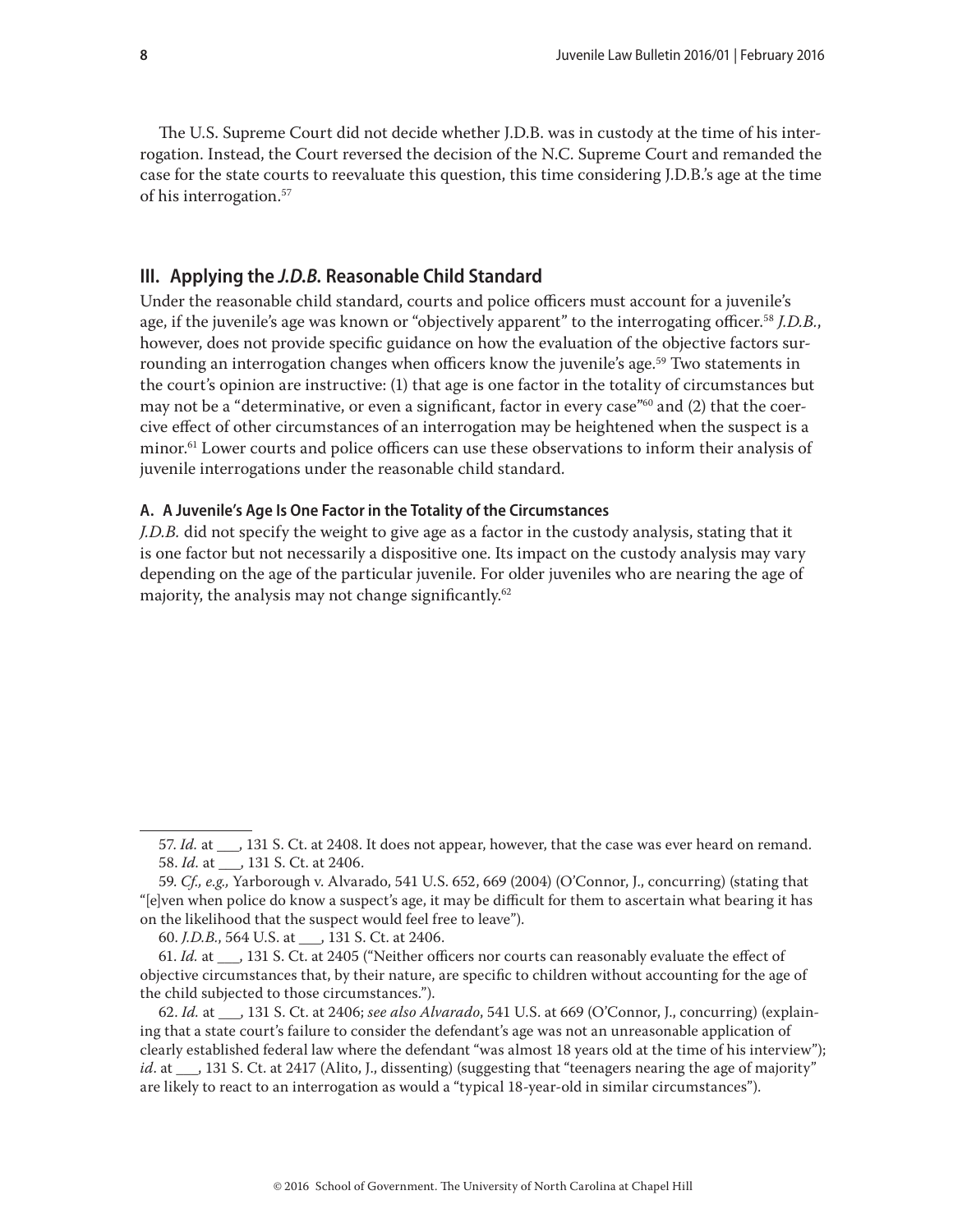#### <span id="page-8-0"></span>*1. Older Juveniles*

A few courts, including those in North Carolina, have found that age was not a significant factor in the custody analysis when the juvenile was almost 18.63 In the North Carolina case *State v. Yancey*, 64 two plain-clothes detectives driving an unmarked car drove the 17-year-old defendant from his home to a location two miles away where they questioned him about recent burglaries. The defendant rode in the front seat of the patrol car, and the detectives told him that he was free to leave at any time and did not touch him during the encounter. The defendant confessed after the detectives confronted him with written reports of the burglaries and told him that he would not be arrested "that day" if he cooperated.65 Following his conviction for breaking and entering, the defendant appealed, arguing that the trial court erred by denying his motion to suppress his confession.<sup>66</sup> The court of appeals held that the defendant was not in custody because he voluntarily spoke and rode with the officers, who told him that he was free to leave at any time.<sup>67</sup> Noting that the "defendant was seventeen years and ten months old at the time of the encounter[,]"68 the court stated the defendant's age did not alter its conclusion that he was not in custody.

In *Commonwealth v. Bermudez*, a Massachusetts appellate court similarly concluded that an interrogation of a defendant who was "a few months shy of his eighteenth birthday" was not custodial.<sup>69</sup> Although the interrogation occurred at a police station, "the defendant appeared there voluntarily, accompanied by his mother," sat near the door, was not handcuffed or restrained in any way, and was told he would be allowed to return home, which, in fact, occurred.70 The questioning lasted for 70 minutes and "was conversational and nonthreatening in tone."<sup>71</sup> Concluding that he was not in custody, the court found that the defendant's age "placed him on the cusp of majority, and far removed from the tender years of early adolescence."<sup>72</sup> The court also rejected the defendant's argument that his status as a special needs student, in combination with his age, made him particularly vulnerable, noting that *J.D.B.* expressly disavowed consideration of other individualized characteristics that would make the inquiry subjective.73

<sup>63.</sup> *See, e.g.*, S.G. v. State, 956 N.E.2d 668, 680 n.9 (Ind. Ct. App. 2011) (a juvenile defendant's age was "not a significant factor in [the court's] custody determination" where the juvenile was "almost eighteen years old"); State v. Jones, 55 A.3d 432, 440 (Me. 2012) (a juvenile defendant's age was not a significant factor in a custody analysis where defendant was "seventeen years old and had been living on his own with his girlfriend and child" and had "declined to have his mother present during the first two interrogations"; the court stated that "despite [defendant's] status as a juvenile, he was functioning in the world as an adult"); State v. Yancey, 221 N.C. App. 397, 400–01 (2012) (a juvenile defendant's age did not alter the court's conclusion that he was not in custody during the encounter with detectives where he was questioned two months before his eighteenth birthday).

<sup>64.</sup> *Yancey*, 221 N.C. App. at 400–01.

<sup>65.</sup> *Id*. at 398.

<sup>66.</sup> *Id.*

<sup>67.</sup> *Id.* at 400–01.

<sup>68.</sup> *Id.* at 401.

<sup>69.</sup> Commonwealth v. Bermudez, 980 N.E.2d 462, 468 (Mass. App. Ct. 2012).

<sup>70.</sup> *Id.*

<sup>71.</sup> *Id.*

<sup>72.</sup> *Id.*

<sup>73.</sup> *Id.* at 469 (quoting J.D.B. v. North Carolina, 564 U.S. 261, \_\_\_, 131 S. Ct. 2394, 2402 (2011) (stating that "the objective test avoids burdening police with the task of anticipating the idiosyncrasies of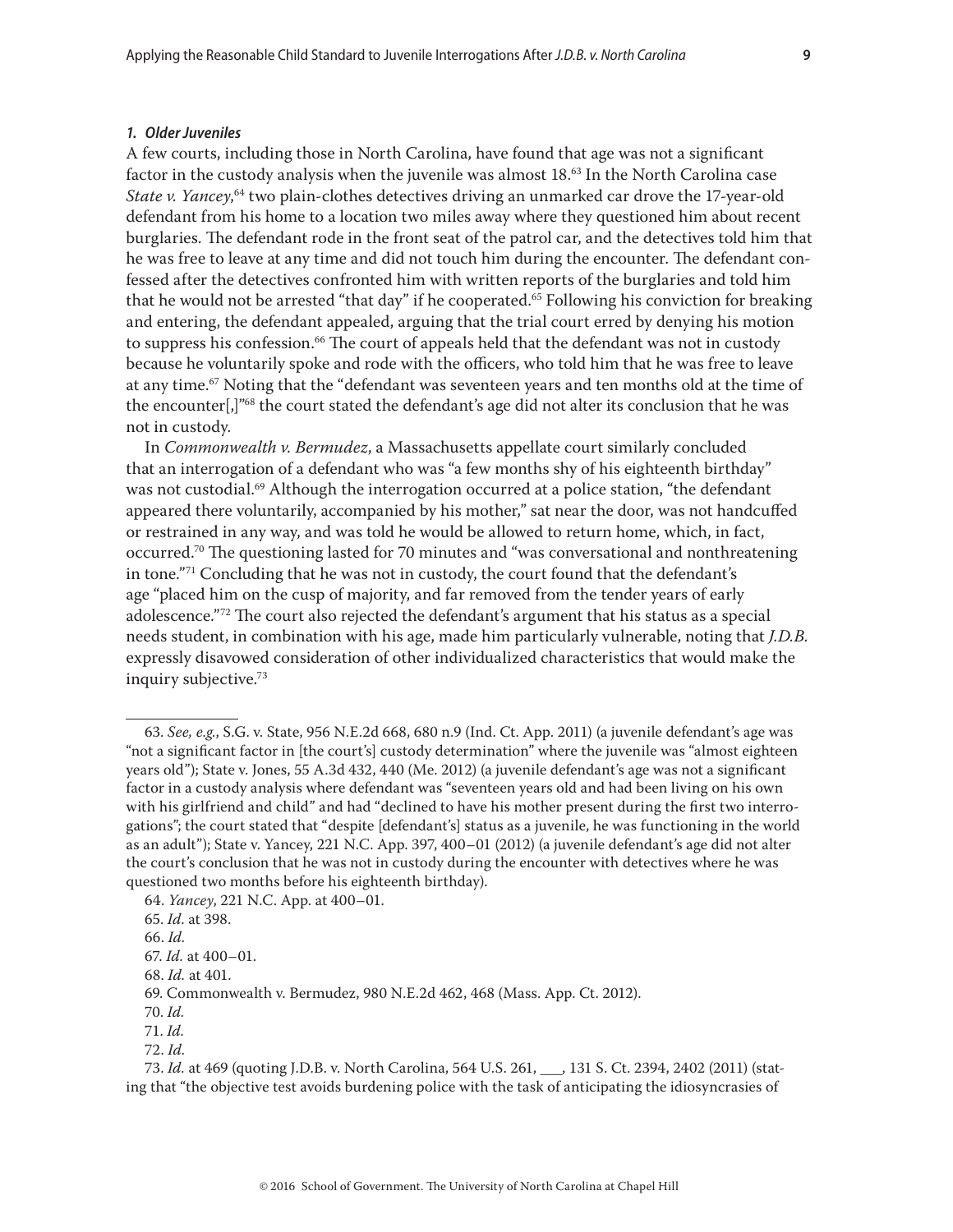#### <span id="page-9-0"></span>*2. Younger Juveniles*

Long before *J.D.B.*, some courts explicitly recognized that police interrogations are more coercive for younger juveniles and require a heightened standard when assessing the voluntariness of their statements.74 Many jurisdictions, including North Carolina, also have *per se* rules, either per statute or common law, which deem waivers by juveniles younger than 14 to be involuntary unless a parent or other interested adult was present and had an opportunity to consult with the child.75 These special considerations are based on the recognition that younger juveniles are more vulnerable to police interrogation due to their extreme "immaturity and inexperience," which lessens their ability to understand their rights.<sup>76</sup> Recent cases applying *J.D.B.* suggest that, similar to the voluntariness inquiry, a juvenile's age is a more significant factor in the custody analysis when the subject of the interrogation is a younger child.<sup>77</sup>

For example, in a recent Ninth Circuit case, *United States v. IMM*, the defendant's status as a 12-year-old weighed heavily in the court's analysis of its "non-exhaustive list of five factors" for determining custody: (1) the juvenile did not voluntarily submit to police questioning where his mother, not the juvenile, agreed to the meeting; (2) the detective's aggressive interrogation tactics involved "intense psychological coercion of a sort to which juveniles are uniquely vulnerable"; (3) the questioning took place in a police station, which was a more coercive setting for a juvenile than an adult; (4) the defendant "was likely more overwhelmed and intimidated than an adult would be by [the] prolonged [50-minute] direct questioning by an adult police officer," and (5) the manner of questioning was "both hostile and accusatory."78 The decision is one example

every individual suspect and divining how those particular traits affect each person's subjective state of mind")). For a further discussion of characteristics other than age, see *infra* Section III.B.

74. *See, e.g.*, Hardaway v. Young, 302 F.3d 757, 765 (7th Cir. 2002) (stating that "the younger the child the more carefully we will scrutinize police questioning tactics to determine if excessive coercion or intimidation or simple immaturity that would not affect an adult has tainted the juvenile's confession"); *In re* P.G., 945 N.Y.S.2d 532, 532–33 (N.Y. Fam. Ct. 2012) (discussing a series of decisions establishing the "greater care" standard, which New York appellate courts apply to determine the voluntariness of statements made by younger juveniles to police).

75. *See In re* B.M.B., 955 P.2d 1302, 1310–13 (Kan. 1998) (establishing a bright line rule prohibiting waivers by juveniles younger than 14 unless the juvenile was given an opportunity to consult with a parent, guardian, or attorney; the court also identified numerous states that have similar statutory or common law restrictions on waivers by young juveniles); State v. Presha, 748 A.2d 1108, 1114 (N.J. 2000) (establishing a *per se* rule that confessions by juveniles under the age of 14 are inadmissible if made in the absence of a parent or legal guardian unless the adult was unwilling or unable to be present). *See also*  G.S. 7B-2101(b) (providing that an in-custody admission by a juvenile under age 16 is inadmissible unless a parent, guardian, custodian, or attorney was present).

76. *B.M.B.*, 955 P.2d at 1312.

77. *See, e.g.*, United States v. IMM, 747 F.3d 754, 767 (9th Cir. 2014) (concluding that a 12-year-old was "in custody" and thus entitled to *Miranda* warnings when he was interrogated at a police station for nearly an hour by a detective who used "aggressive, coercive, and deceptive interrogation tactics" that "created an atmosphere in which no reasonable twelve year old would have felt free to [terminate the encounter]"); *In re* T.W., 2012 WL 1925656, at \*5 (Ohio Ct. App. May 29, 2012) (unpublished) (concluding that a 14-year-old was in custody where he was "involuntarily" taken to Children's Services by his parents, escorted away from his parents upon their arrival by an armed officer and another adult, and questioned behind a closed door without his parents being present; the court held that "at fourteen years of age, a reasonable juvenile in [the suspect's] position would, in all likelihood, be intimidated and overwhelmed" by such circumstances).

78. *IMM*, 747 F.3d at 766–68.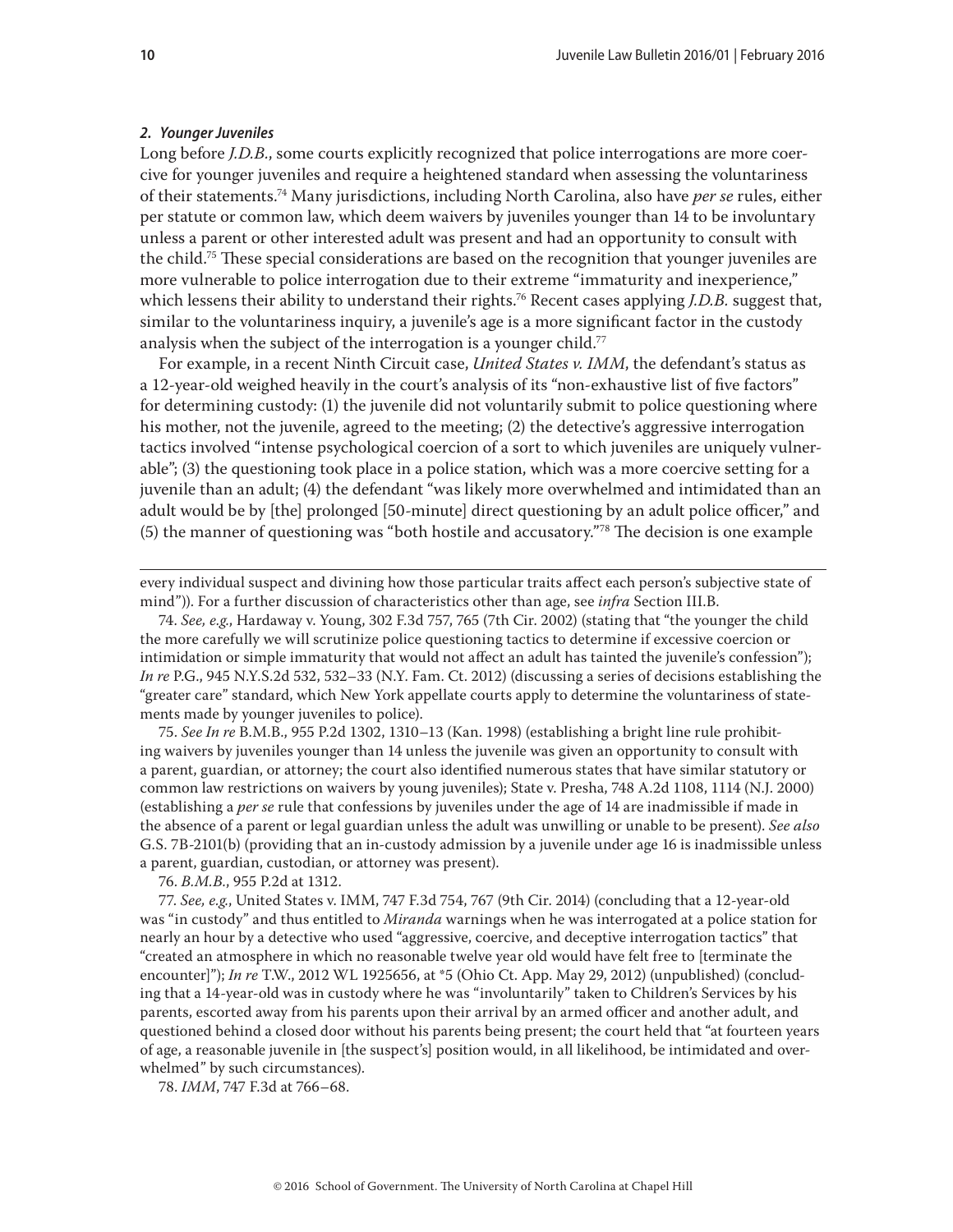<span id="page-10-0"></span>of how a relatively young juvenile might view the objective circumstances that courts have traditionally found to be relevant to the custody inquiry.

This is not to say that a juvenile's age is dispositive when the subject of custodial interrogation is either a very young child or an older teen.<sup>79</sup> For example, in one case, a police interrogation of a 9 year-old was held to be *noncustodial*, 80 while, in another, an interrogation of a 17-year-old was determined to be *custodial*. 81 These cases confirm that, rather than being a determinative factor, "courts should weigh [the effect of age] alongside other relevant factors to ascertain whether the juvenile was in custody."82

## **B. A Juvenile's Age Changes How Other Objective Factors Are Weighed in the Custody Analysis**

Because *J.D.B.*'s holding is fairly recent, a significant body of case law implementing the reasonable child standard has not yet developed. However, lessons are emerging from the early cases in which *J.D.B*. has been applied*.* In those cases, courts weighed certain factors more heavily in the custody analysis when the juvenile's age was considered. Those factors include: (1) the location or physical surroundings of the interrogation, (2) whether a parent or other trusted adult was present, (3) the presence of other adult participants, (4) whether the juvenile was expressly told that he or she was free to leave, (5) whether the juvenile voluntarily submitted to the interview, (6) the duration of the interview, and (7) the nature of the questioning. Although these factors are relevant in assessing the custodial nature of any interrogation, the following sections discuss how they affect the custody analysis when the suspect is a child.

## *1. Location or Physical Surroundings*

### **a. Police Stations**

In *Miranda*, the U.S. Supreme Court expressed concern that the police-dominated atmosphere and physical isolation of the stationhouse environment could overwhelm adults.<sup>83</sup> This factor likely requires even greater consideration when the interrogation is of a juvenile.

Although the U.S. Supreme Court previously held that conducting an interrogation in a police station does not necessarily render police questioning custodial,<sup>84</sup> recent cases suggest that the coercive pressures of a police station are more significant when the suspect is a child.<sup>85</sup> Some courts have explicitly held that juveniles are more intimidated than adults when they "ent[er] into a police station staffed by armed, uniformed officers."86 Other courts have expressed

<sup>79.</sup> *See* J.D.B. v. North Carolina, 564 U.S. 261, \_\_\_, 131 S. Ct. 2394, 2406 (2011) (noting that age is not necessarily a determinative or significant factor in every case).

<sup>80.</sup> *In re* D.L.H., Jr., 32 N.E.3d 1075, 1088 (Ill. 2015) (concluding that a nine-year-old was not in custody where he was questioned about the murder of his baby brother at his home and with his father present by a plain clothes detective who used a "conversational tone" and provided *Miranda* warnings to the juvenile even though he did not consider the encounter to be custodial).

<sup>81.</sup> N.C. v. Commonwealth, 396 S.W.3d 852, 862 (Ky. 2013) (concluding that a 17-year-old was in custody when he was questioned at school by the assistant principal in the presence of an armed police officer, who sat right beside him during the closed-door interrogation).

<sup>82.</sup> People v. N.A.S., 329 P.3d 285, 289 (Colo. 2014).

<sup>83.</sup> Miranda v. Arizona, 384 U.S. 436, 467 (1966).

<sup>84.</sup> Oregon v. Mathiason, 429 U.S. 492, 495 (1977).

<sup>85.</sup> *See infra* notes 86–87.

<sup>86.</sup> United States v. IMM, 747 F.3d 754, 767 (9th Cir. 2014) (stating that although questioning that takes place at a police station does not necessarily constitute custodial interrogation, "it often does[,]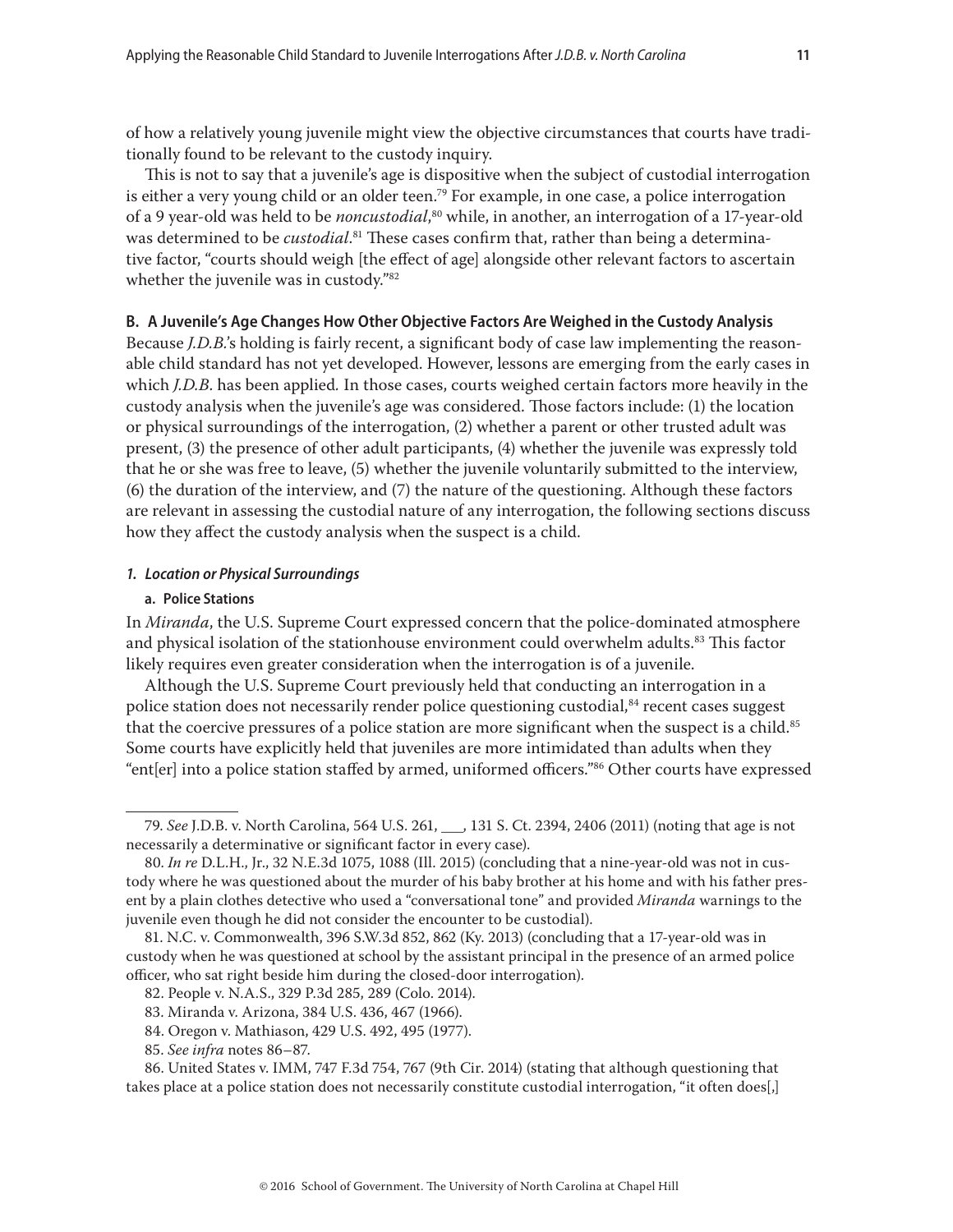<span id="page-11-0"></span>the view that familiar settings, such as school or home, are less custodial in nature than a stationhouse.<sup>87</sup>

Note, however, that the intimidation associated with police stations may be less significant for older juveniles<sup>88</sup> and may be mitigated when a parent is present.<sup>89</sup>

## **b. Juvenile's Own Home**

Courts have found that, in contrast to the coercive setting of a police station, a juvenile's own home is a less threatening environment because it is more familiar and usually involves the presence of a trusted adult, such as a parent.

In *In re D.L.H., Jr.*, the Illinois Supreme Court held that a 9 year-old, who was twice interrogated by police about the murder of his 14-month-old brother, was not in custody partly because "[b]oth interviews took place in surroundings familiar to respondent—his home, at his kitchen table."90 Although the juvenile was especially young, the court found that the noncustodial nature of "at-home questioning . . . is strengthened when the suspect's friends or family members were present at the time."<sup>91</sup> In this case, the juvenile's father was present for both interviews, which were relatively brief, and only one officer, who was not in uniform, questioned the child.<sup>92</sup>

Similarly, in *In re D.A.C.*, the North Carolina Court of Appeals found that one of the factors weighing against a finding that a 14-year-old was in custody was that he "was questioned in an open area in his own yard with his parents nearby."<sup>93</sup> In addition, the two officers asked the juvenile "to step outside" and did not order him to do so, which suggested he was not under arrest, and "remained at arm's length" while questioning him.<sup>94</sup> The court favorably cited *D.A.C.* in a

[and that] is especially true for juveniles"); *see also In re* B.C., 111 A.3d 690, 696 (N.H. 2015) (noting that a 14-year-old "was more likely [than an adult] to feel coercive pressure" after being arrested and interrogated in a police station booking room); *In re* E.W., 114 A.3d 112, 119 (Vt. 2015) (noting that "the interview did not occur in an inherently intimidating or confining location like a police station or police cruiser, but rather ranged from inside the foster parent's house, to the front porch, to a nearby vegetable stand").

87. S*ee, e.g.*, *In re* D.L.H., Jr., 32 N.E.3d 1075, 1088 (Ill. 2015) (finding that a nine-year-old who was questioned at home, at his kitchen table, did "not face the same pressures as one questioned in a policedominated atmosphere, such as the station house" (internal quotation marks omitted)); *In re* Marquita M., 970 N.E.2d 598, 603 (Ill. App. Ct. 2012) (favorably noting that a student was questioned at school and "not taken to or questioned at the police station").

88. *See, e.g.*, Commonwealth v. Bermudez, 980 N.E.2d 462, 468 (Mass. App. Ct. 2012) (the interrogation of a 17-year-old was not custodial although it occurred at a police station; the court noted that "defendant's age, a few months shy of his eighteenth birthday, placed him on the cusp of majority, and far removed from the tender years of early adolescence").

89. *See, e.g.*, *In re* Frances G., 30 A.3d 630, 634–35 (R.I. 2011) (a 12-year-old was not in custody where she "voluntarily came into the police station" with her father, was accompanied by her father at all times, and was not arrested or handcuffed when she entered the station).

94. *Id.*

<sup>90.</sup> *D.L.H., Jr.*, 32 N.E.3d at 1088.

<sup>91.</sup> *Id.* (quotation omitted).

<sup>92.</sup> *Id.*

<sup>93.</sup> *In re* D.A.C., 225 N.C. App. 547, 553 (2013) (the interrogation of a 14-year-old in his own backyard was not custodial).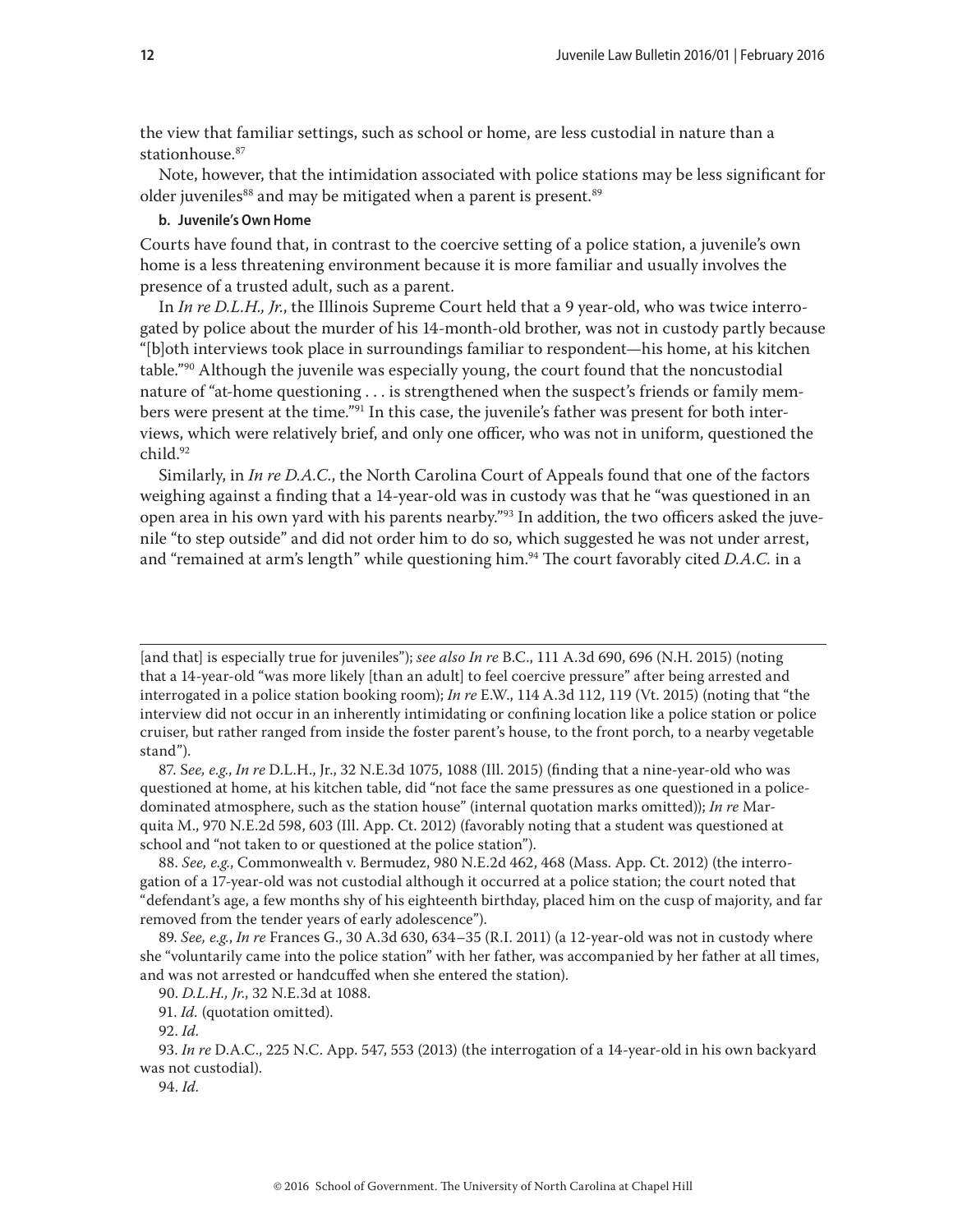<span id="page-12-0"></span>more recent case involving a 15-year-old who was interrogated inside his home and in the presence of his mother, who had scheduled the meeting.<sup>95</sup>

While these cases establish that the home setting may "militate against a finding that [a juvenile] was in custody[,]"<sup>96</sup> interrogations of juveniles at home are not always noncustodial.<sup>97</sup> Also, at least one jurisdiction has recognized a difference in a juvenile's "sense of freedom" when the juvenile is a foster child "living in an assigned placement."98

### **c. The School Setting**

The school setting is a unique factor in evaluating custody from the perspective of a reasonable child. In *J.D.B.*, the U.S. Supreme Court recognized that a "student—whose presence at school is compulsory and whose disobedience at school is cause for disciplinary action—is in a far different position" from that of various adults who may be voluntarily present on school grounds.<sup>99</sup> In cases after *J.D.B.*, lower courts have expressed competing views regarding whether these circumstances make the schoolhouse setting custodial for children.100

Some courts have held that a school official's "directive or request" for a student "to leave class for the purpose of being questioned by a police officer"101 weighs in favor of finding that the student was in custody. In the view of one court, it is precisely because students are trained to obey the directives of school officials that being summoned by a teacher or principal to a police

98. *See, e.g.*, *In re* E.W., 114 A.3d 112, 119 (Vt. 2015) (a 15-year-old was in custody, although he was questioned at his foster home and in the presence of his foster dad, because he was not expressly told that he was free to leave, which was particularly significant where the juvenile was "a ward of the state, and a foster-home resident").

99. J.D.B. v. North Carolina, 564 U.S. 261, \_\_\_, 131 S. Ct. 2394, 2405 (2011).

100. *See, e.g.*, *In re* Elias V., 188 Cal. Rptr. 3d 202, 213 (Cal. Ct. App. 2015) (concluding that a 13-yearold's confession was involuntary, in part, because "the mere fact of police questioning of a minor in the school-house setting may have a coercive effect"); *In re* F.F., 2013 WL 1274706, at \*4 (Cal. Ct. App. Mar. 28, 2013) (unpublished) (noting that the juvenile "was a 12 year old in the 'coercive atmosphere' of his middle school principal's office"). *But see* People v. N.A.S., 329 P.3d 285, 290 (Colo. 2014) (concluding that a 13-year-old student was not in custody, in part, because the "interview took place on school grounds [in the assistant principal's office] rather than at a law enforcement facility"); *In re* Marquita M., 970 N.E.2d 598, 603 (Ill. App. Ct. 2012) (concluding that a 15-year-old student was not subjected to custodial interrogation when she was questioned by an officer in a school administrator's office and was "not taken to or questioned at the police station"); S.G. v. State, 956 N.E.2d 668, 680 (Ind. Ct. App. 2011) (concluding that a 17-year-old student was not in custody where he was questioned in the principal's office, which "was not described as a coercive atmosphere").

101. Kalmakoff v. State, 257 P.3d 108, 121 (Alaska 2011) (where a 15-year-old juvenile was directed by his teacher to leave class to go speak to a public safety officer, who then transported the juvenile to a city office where he was questioned by two state troopers about a murder); *see also* N.C. v. Commonwealth, 396 S.W.3d 852, 862 (Ky. 2013) (where a 17-year-old student was removed from class by the assistant principal and an SRO and escorted to the assistant principal's office, where he was questioned about drug possession in the presence of the armed officer with the door shut and without being told he was free to leave).

<sup>95.</sup> *In re* C.M., \_\_\_ N.C. App. \_\_\_, 772 S.E.2d 265, \*5 (2015) (unpublished) (the interrogation of a 15-year-old in his own home was not custodial).

<sup>96.</sup> *D.L.H., Jr.*, 32 N.E.3d at 1088.

<sup>97.</sup> *See, e.g.*, *In re* B.C.P., 2013 WL 5314888, at \*5 (Ill. App. Ct. Sept. 19, 2013) (unpublished) ("Although respondent was not handcuffed or at the police station, he was also not in the security of his home as the interview took place outside of his residence, at [the officer's] request, next to [the officer's] unmarked squad car.").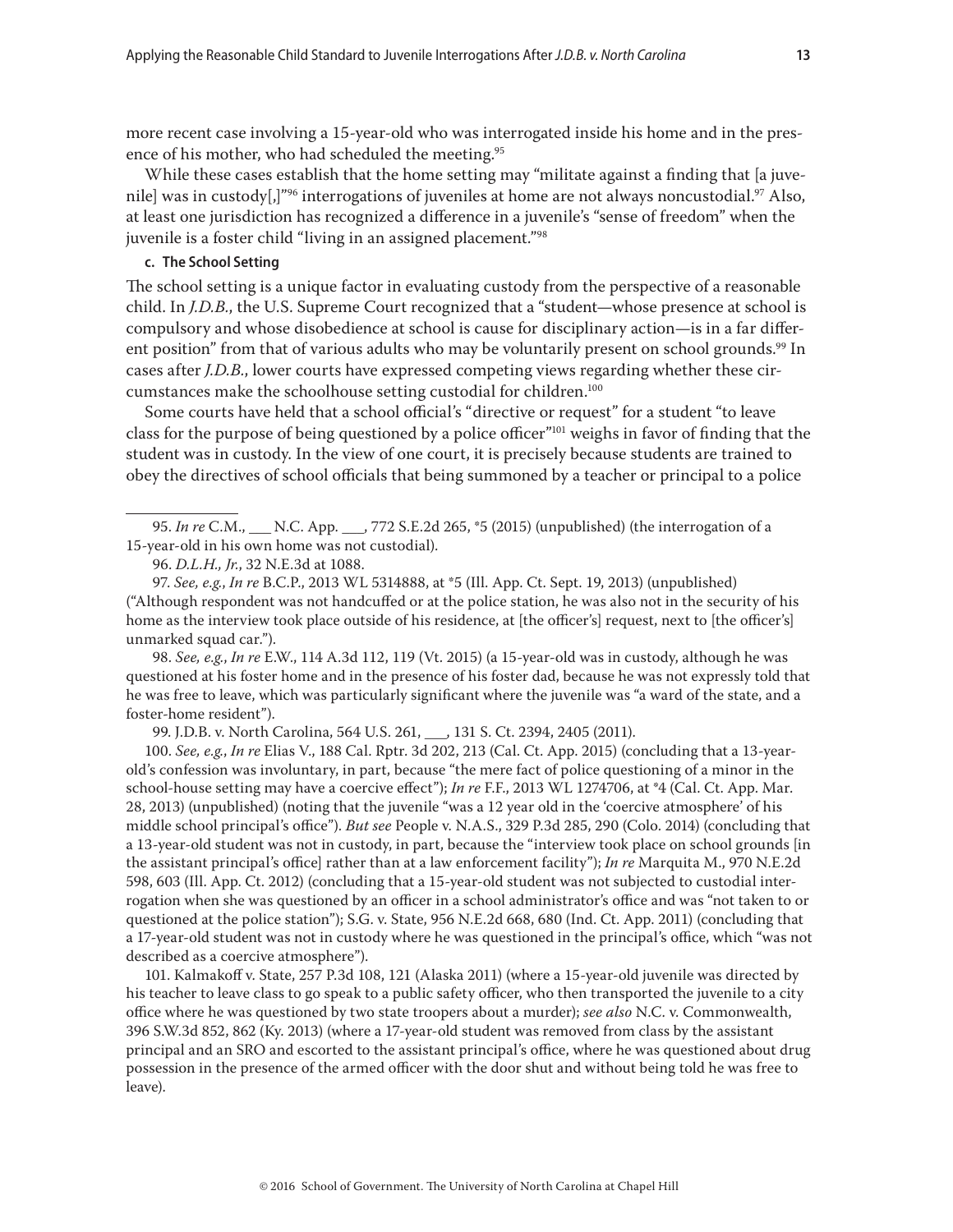interview might be perceived by a reasonable child as a requirement that the student is not free to decline. As a result, the same court found that disregarding the restrictive characteristics of school because they are routine for all students "misunderstands the significance of the school environment in a custody evaluation."<sup>102</sup> The court also found that being summoned to a police interview is not something a typical student would anticipate during the course of a regular school day, such as being directed to go to the auditorium for a standardized test.<sup>103</sup>

Prior to the U.S. Supreme Court's decision in *J.D.B.*, the N.C. Supreme Court took a different approach. That court held, in *In re J.D.B.*, that the school setting is not necessarily custodial for a child because "the typical restrictions . . . apply to all students" and do not amount to indicia of formal arrest under *Miranda*. 104 The court held that a student is not in custody unless law enforcement officers subject the student to restraint "that goes well beyond the limitations that are characteristic of the school environment in general."105 In other words, the circumstances must reflect that a student's freedom of movement was restrained beyond the fact of the student's mere presence at school.<sup>106</sup> Although the U.S. Supreme Court reversed the state supreme court's opinion in *J.D.B.* based on that court's failure to consider J.D.B.'s age in its custody analysis, it did not directly address the court's heightened standard for school interrogations.

Because only one North Carolina case has addressed custody in the school setting since *J.D.B.*, and that case relied on language from the state supreme court's overruled opinion, it is unclear how the additional restraint requirement will be affected by the consideration of a juvenile's age in the custody analysis. In *In re R.B.L.*, an unpublished decision, the N.C. Court of Appeals rejected a juvenile's argument that "a reasonable 15-year-old in his position"—that is, a high school student who was escorted from his classroom to the front office by the principal and an SRO and then questioned about drug possession by two school officials in the SRO's presence with the door shut and without being told that he was free to leave—would not have felt free to terminate the encounter and leave.<sup>107</sup> Although the court acknowledged that the juvenile would have been subject to disciplinary action had he refused the principal's request, it concluded that

105. *J.D.B.*, 363 N.C. at 670, *rev'd*, 564 U.S. 261.

106. *See, e.g.*, *In re* K.D.L., 207 N.C. App. 453, 459 (2010) (a 12-year-old student was in custody where he was frisked by a school resource officer, transported to the principal's office in a patrol car, and "interrogated nearly continuously" for five hours, which reflected restraint on the student's freedom of movement beyond that normally present at school).

107. *In re* R.B.L., \_\_\_ N.C. App. \_\_\_, 776 S.E.2d 363, \*7–8 (July 21, 2015) (unpublished).

<sup>102.</sup> *Kalmakoff*, 257 P.3d at 123.

<sup>103</sup>. *Id.*

<sup>104. 363</sup> N.C. 664, 669 (2009), *rev'd*, 564 U.S. 261 (2011). The court's holding is somewhat consistent with the U.S. Supreme Court's holding in *Howes v. Fields*, 565 U.S. \_\_\_, 132 S. Ct. 1181, 1191 (2012), that imprisonment alone does not render the questioning of an inmate a custodial interrogation. The Court reasoned that the ordinary restrictions applicable to all inmates do not involve the "inherently compelling pressures" contemplated by *Miranda* because a person who is already confined is in a familiar setting and does not experience the "shock" of being arrested, is not likely to speak in the hope of being released, and knows that officers "lack the authority to affect the duration of [the person's] sentence." *Fields*, 565 U.S. at  $\qquad$ , 132 S. Ct. at 1190–91. North Carolina's assessment of the school setting is similar to the *Fields* approach because it suggests that a juvenile's regular "confinement" at school "without more" does not amount to *Miranda* custody. *Id.* at \_\_\_, 132 S. Ct. at 1191. However, this comparison may no longer be valid after *J.D.B.*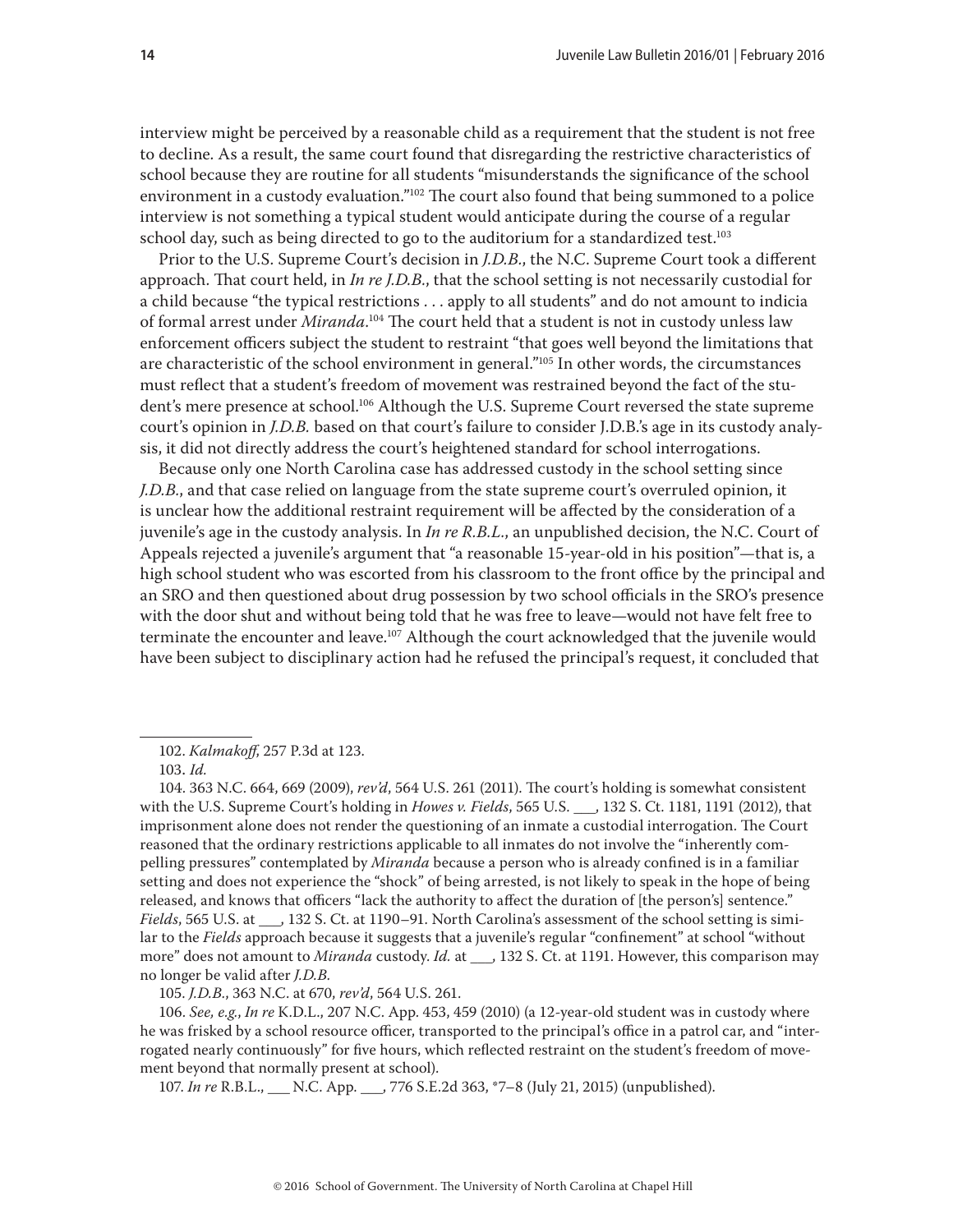<span id="page-14-0"></span>the circumstances did not reflect the "additional restraint" necessary to convert the questioning of a student at school into a custodial interrogation.<sup>108</sup>

As the reasonable child standard is more fully developed, North Carolina courts may take a different approach in evaluating custody in the school setting. Requiring additional restraint may prevent courts and police officers from fully implementing *J.D.B.*'s holding, since the coercive effect of a school "cannot be disentangled from the identity of the person questioned."109 On the other hand, absent such a requirement, applying the reasonable child standard might frequently compel a finding that police questioning of a student at school is a custodial interrogation, since most students do not feel free to ignore requests by school officials.<sup>110</sup>

## *2. Presence of Juvenile's Parent or Guardian*

All juveniles in North Carolina have a right to the presence of a parent, guardian, or custodian during a custodial interrogation.<sup>111</sup> However, custodial statements made by a juvenile under age 16 are inadmissible unless one of these adults, or an attorney, was present and the juvenile knowingly waived his or her juvenile and *Miranda* rights.112 North Carolina courts have held that the role of a parent or guardian during a custodial interrogation is "to help the juvenile understand his situation and the warnings he is being given so that he can make a knowing and intelligent decision about whether he should waive his right to be silent."113 Thus, the presence of a parent, guardian, or other trusted adult is a factor that may militate against a finding that a reasonable child would not have felt free to terminate the encounter and leave.114

Previously, the Juvenile Code required the presence of a parent or attorney for juveniles under age 14; beginning at age 14, a child could waive the right to have one of these adults present. However, on December 1, 2015, the General Assembly raised the age limit for such waivers from 14 to 16.<sup>115</sup> The court of appeals found that this change resulted from the legislature's "concerns" about the special vulnerability of juveniles subject to custodial interrogation" following *J.D.B.*<sup>116</sup> It is also a recognition that the "'differentiating characteristics of youth' render certain juveniles

111. G.S. 7B-2101(a)(3).

112. G.S. 7B-2101(b).

113. *In re* M.L.T.H., 200 N.C. App. 476, 488 (2009).

114. *See, e.g.*, *N.A.S.*, 329 P.3d at 290 (a 13-year-old was not in custody where the principal, assistant principal, and the juvenile's uncle were allowed to remain in the office, in part because "the presence of extended family and members of the school's administration belies the formal overtones of a custodial environment").

115. *See* S.L. 2015-58, sec. 1.1, eff. Dec. 1, 2015 (amending G.S. 7B-2101(b) by increasing from 14 to 16 the age at which a juvenile may waive the presence of a parent or attorney during a custodial interrogation).

116. State v. Saldierna, \_\_\_ N.C. App. \_\_\_, \_\_\_, 775 S.E.2d 326, 334, *review allowed*, \_\_\_ N.C. \_\_\_, 776 S.E.2d 846 (2015).

<sup>108.</sup> *Id.*

<sup>109.</sup> J.D.B. v. North Carolina, 564 U.S. 261, \_\_\_, 131 S. Ct. 2394, 2405 (2011).

<sup>110.</sup> *See, e.g.*, People v. N.A.S., 329 P.3d 285, 291 (Colo. 2014) (in concluding that a 13-year-old was not in custody, the court noted that "a finding of custody in this case would virtually compel a similar finding in *any* school situation where a police officer questions a student behind a closed door"). *See also*, Kelli L. Ceraolo, Note, *Custody of the Confined: Consideration of the School Setting in* J.D.B. v. North Carolina*, 131 S. Ct. 2394 (2011)*, 91 Neb. L. Rev. 979, 980, 995 (2013) (arguing that a special rule is necessary in the school setting because a reasonable juvenile would never feel "free to leave" when questioned by an officer at school).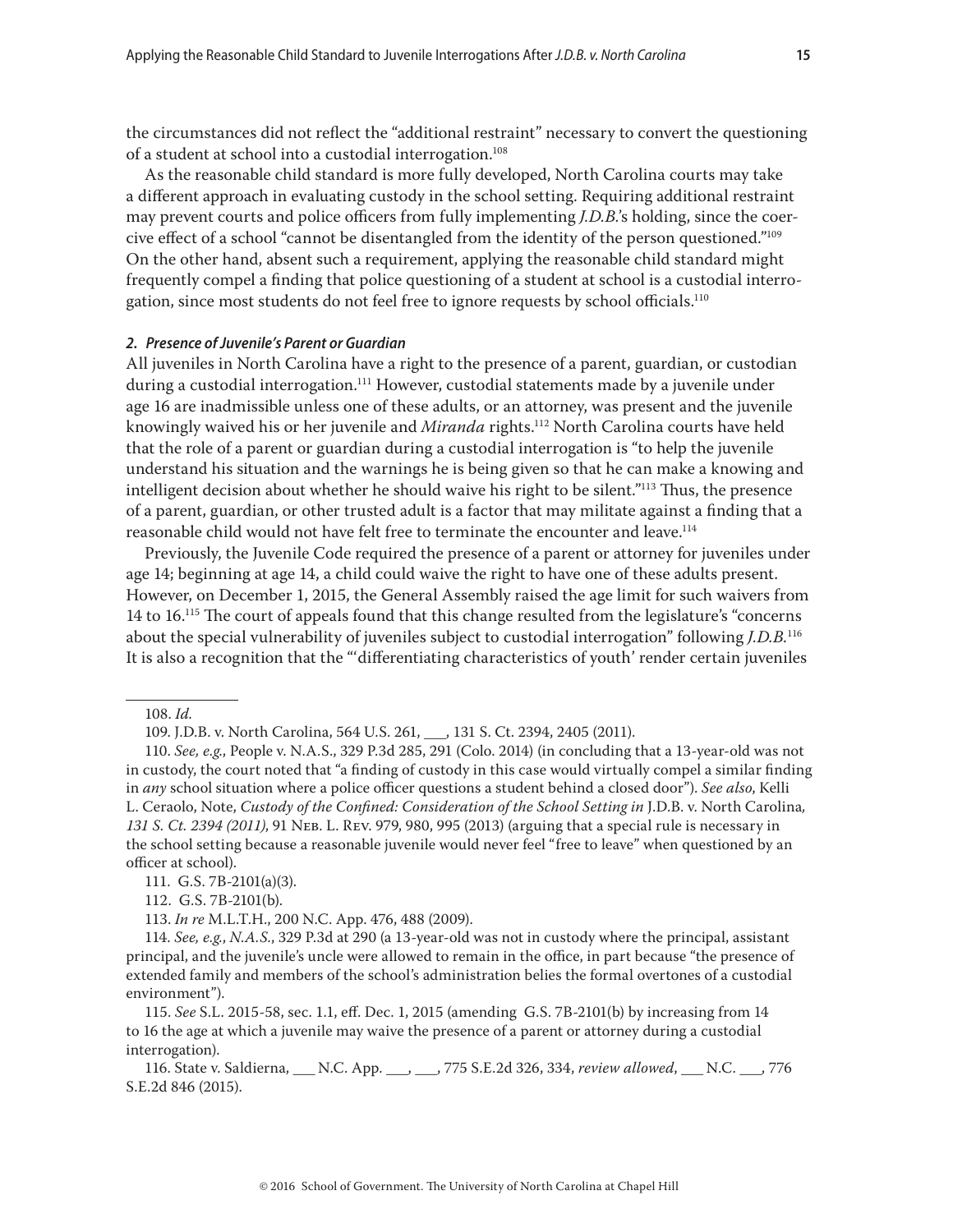<span id="page-15-0"></span>particularly dependent on their parents (or other responsible adults) when faced with custodial interrogations."117

Not surprisingly, some courts have found that the absence of a parent weighs in favor of custody.118 On the other hand, a parent's "mere presence" may not be sufficient to protect a juvenile's rights if the parent is acting contrary to the juvenile's interests.119 Also, while parents may encourage their children to talk to an officer, a parent may cause an interrogation to be deemed custodial by acting as an agent of a law enforcement officer.<sup>120</sup>

### *3. Presence of Other Adult Participants*

The presence of adult participants (other than the juvenile's parents and the interrogating officer) is another factor that courts have considered when evaluating the expectations of a reasonable child. What effect their presence has on the coercive nature of the interrogation varies according to the person's role (e.g., family member, teacher, or officer). For example, the presence of additional police officers or government agents, such as a social worker or child abuse investigator, may tilt the scales toward a finding that the juvenile was in custody.<sup>121</sup> Because children are naturally submissive to adults, a child who is surrounded by several adult authority figures during an accusatory interrogation may become overwhelmed in much the same way that an adult might be overwhelmed by the officer-dominated atmosphere of a police station.<sup>122</sup>

With respect to school officials, however, the coercive effect of their presence is less clear. Lower courts have expressed opposing views regarding whether this circumstance renders the interrogation of a student more or less coercive.<sup>123</sup> The answer is likely connected to how courts

119. *In re* A.W., 51 A.3d 793, 804 (N.J. 2012) (stating that a parent who is present "must be acting with the interests of the juvenile in mind").

120. *Id.* (distinguishing the juvenile's case from a prior case in which a juvenile's confession was deemed involuntary because her parent "was effectively serving as an agent of the police"); *see also In re* D.A.C., 225 N.C. App. 547, 554 (2013) (in rejecting the juvenile's argument that he was in custody because he was told by his parents to talk to the officers and "tell the truth," the court stated that, under different facts, "a determination that Juvenile's parents were acting as agents of the investigating officers might suffice to support a finding that Juvenile was in custody at the time in question").

121. *Compare, e.g.*, *In re* B.C.P., 2013 WL 5314888, at \*5 (Ill. App. Ct. Sept. 19, 2013) (in finding that a 13-year-old was in custody, the court noted that "[t]here were two authority figures present," a police officer and an agent from the Department of Children and Family Services); *and T.W.*, 2012 WL 1925656, at \*5 (finding that a reasonable 14-year-old would be "intimidated and overwhelmed" under the circumstances, which included being questioned "by two unfamiliar authoritarian figures, one of whom was dressed in a police uniform and carried a weapon on his person"), *with In re* Marquita M*.*, 970 N.E.2d 598,603 (Ill. App. Ct. 2012) (noting that "[o]nly one law-enforcement officer was present" in finding that the 15-year-old student was not in custody when she was questioned in a school administrator's office).

122. *See, e.g.*, *B.C.P.*, 2013 WL 5314888, at \*5 (explaining why the interrogation of a 13-year-old by two authority figures next to an unmarked squad car was custodial in contrast to the interrogation of a 13-year-old by a single police officer, which took place in the juvenile's home with his primary caretaker present).

123. *See, e.g.*, People v. N.A.S*.*, 329 P.3d 285, 290 (Colo. 2014) (concluding that a 13-year-old was not in custody where the principal, assistant principal, and the juvenile's uncle were allowed to remain in the

<sup>117.</sup> *Id.* (quoting J.D.B. v. North Carolina, 564 U.S. 261, \_\_\_, 131 S. Ct. 2394, 2404 (2011)).

<sup>118.</sup> *See, e.g.*, *In re* K.C., 32 N.E.3d 988, 993 (Ohio Ct. App. 2015) (considering the exclusion of the 12-year-old's mother from the interview to weigh in favor of finding the juvenile was in custody); *In re* T.W., 2012 WL 1925656, at \*5 (Ohio Ct. App. May 29, 2012) (considering the exclusion of the 14-yearold's mother and step-father from the interview to weigh in favor of finding the juvenile was in custody).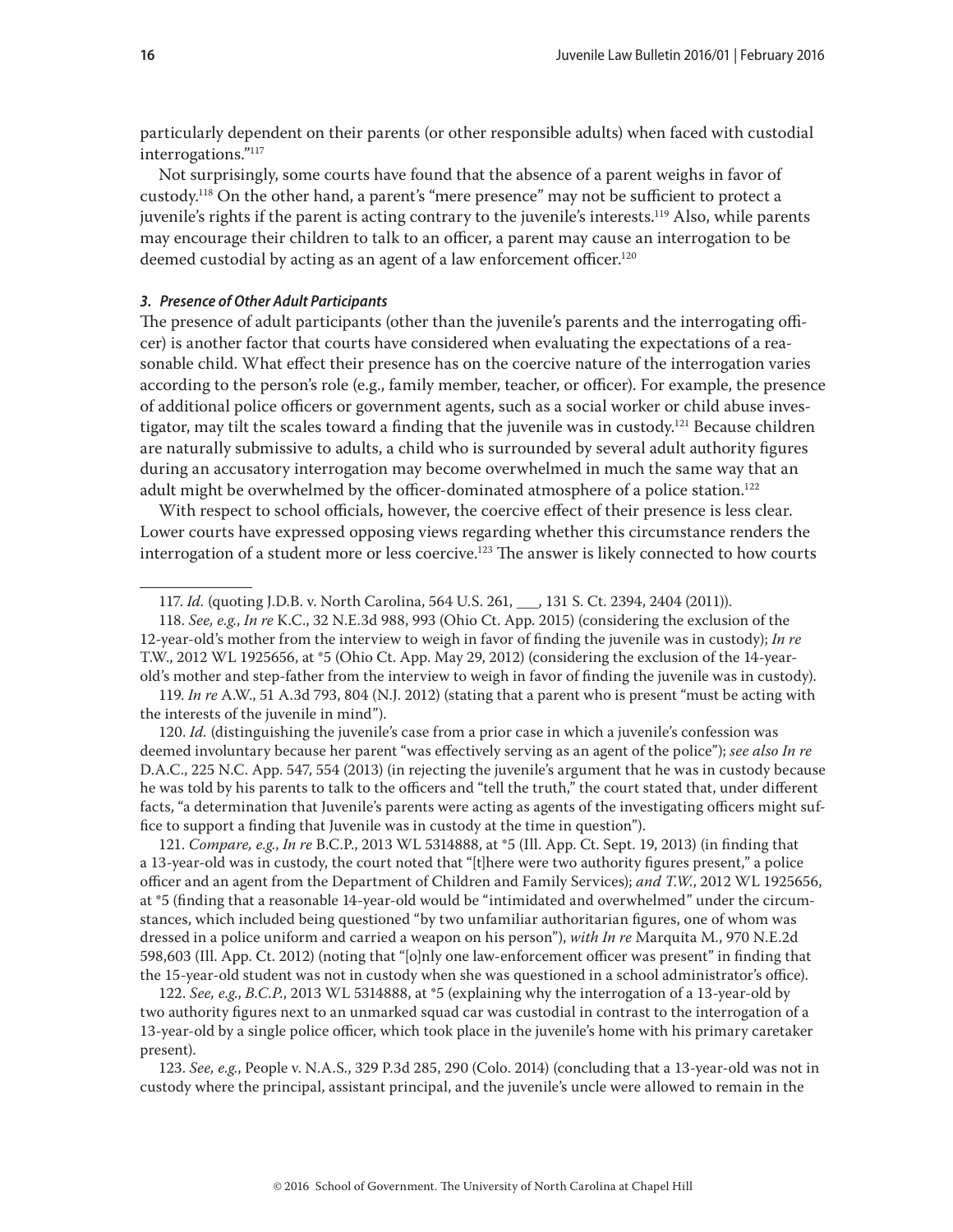<span id="page-16-0"></span>account for the inherent restrictions of the school setting, as discussed above, which include the potential for a student to face disciplinary action for noncompliance with school rules.<sup>124</sup>

## *4. Verbal Warning That the Juvenile Is Free to Leave*

Whether a suspect is expressly told that he or she is free to leave is an important factor to consider in any custody analysis.<sup>125</sup> It is, perhaps, even more significant when the suspect is a child because children are trained to obey adults and may not understand that they have the right to refuse to speak to a police officer.<sup>126</sup> Thus, one court observed that a child's "relative inexperience and vulnerability to authority  $\dots$  renders this factor even more critical."<sup>127</sup>

In two recent cases, an officer's failure to expressly inform the juveniles that they were free to leave rendered both encounters custodial even though they occurred in the juveniles' own homes. In one case, an Illinois court concluded that "a reasonable 13-year-old would not have felt that he was free to end [an] interrogation," which occurred in his own yard and with his mother present, because the officer questioned him next to an unmarked squad car and did not expressly inform the juvenile that he was free to leave.<sup>128</sup> In the other case, the Vermont Supreme Court held that a 15-year-old was in custody, despite being questioned at his foster home with his foster parent present, because the detective's failure to "expressly" inform him or his foster parent that they were free to leave was especially significant "where the suspect was a juvenile, a ward of the state, and a foster home resident."<sup>129</sup>

Other courts have found that an express verbal warning by an officer informing the juvenile that he or she is free to leave weighs against a finding of custody. For example, in *State v. Yancey*, a 17-year-old was held not to be in custody, although he had been driven approximately two miles away from his home by two police officers, because the detectives told him that "he was

124. *See supra* note 100.

125. *See, e.g.*, Stansbury v. California, 511 U.S. 318, 325 (1994) ("An officer's knowledge or beliefs may bear upon the custody issue if they are conveyed, by word or deed, to the individual being questioned."); State v. Davis, \_\_\_ N.C. App. \_\_\_, \_\_\_, 763 S.E.2d 585, 590 (2014) (stating that in determining whether a suspect is in custody, "our appellate courts have considered such factors as whether a suspect is told he or she is free to leave" (quotation omitted)).

126. *See In re* J.S., 2012 WL 3157149, at \*2 (Ohio Ct. App. Aug. 6, 2012) (unpublished) (finding that because the juvenile was only 13-years-old, he was likely "unaware of his rights, including the right to be silent or request a lawyer"); *see also* Joshua A. Tepfer, *Defending Juvenile Confessions After* J.D.B. v. North Carolina, The Champion, Mar. 2014, at 21 (stating that "[t]he average young person likely has no idea that he could ever, under any circumstances, choose to terminate an encounter with a law enforcement officer").

127. *In re* E.W., 114 A.3d 112, 117 (Vt. 2015).

128. *In re* B.C.P., 2013 WL 5314888, at \*5 (Ill. App. Ct. Sept. 19, 2013) (concluding that a 13-year-old was in custody where he was questioned outside his residence by a plain clothes detective and a social worker, mostly in his mother's presence, because the questioning occurred next to an unmarked squad car, "not in the security of his home," and he was not told that he was free to leave).

129. *E.W.*, 114 A.3d at 119.

office and noting that "the presence of extended family and members of the school's administration belies the formal overtones of a custodial environment"). *But see In re* Edgar Z., 2014 WL 3752828, at \*3 (Cal. Ct. App. July 31, 2014) (unpublished) (where, among other things, a 13-year-old was interviewed in the presence of the assistant principal; the court stated: "A child in Edgar's situation would reasonably believe that his disobedience would subject him to disciplinary action. Under these circumstances, Edgar was in custody for *Miranda* purposes.").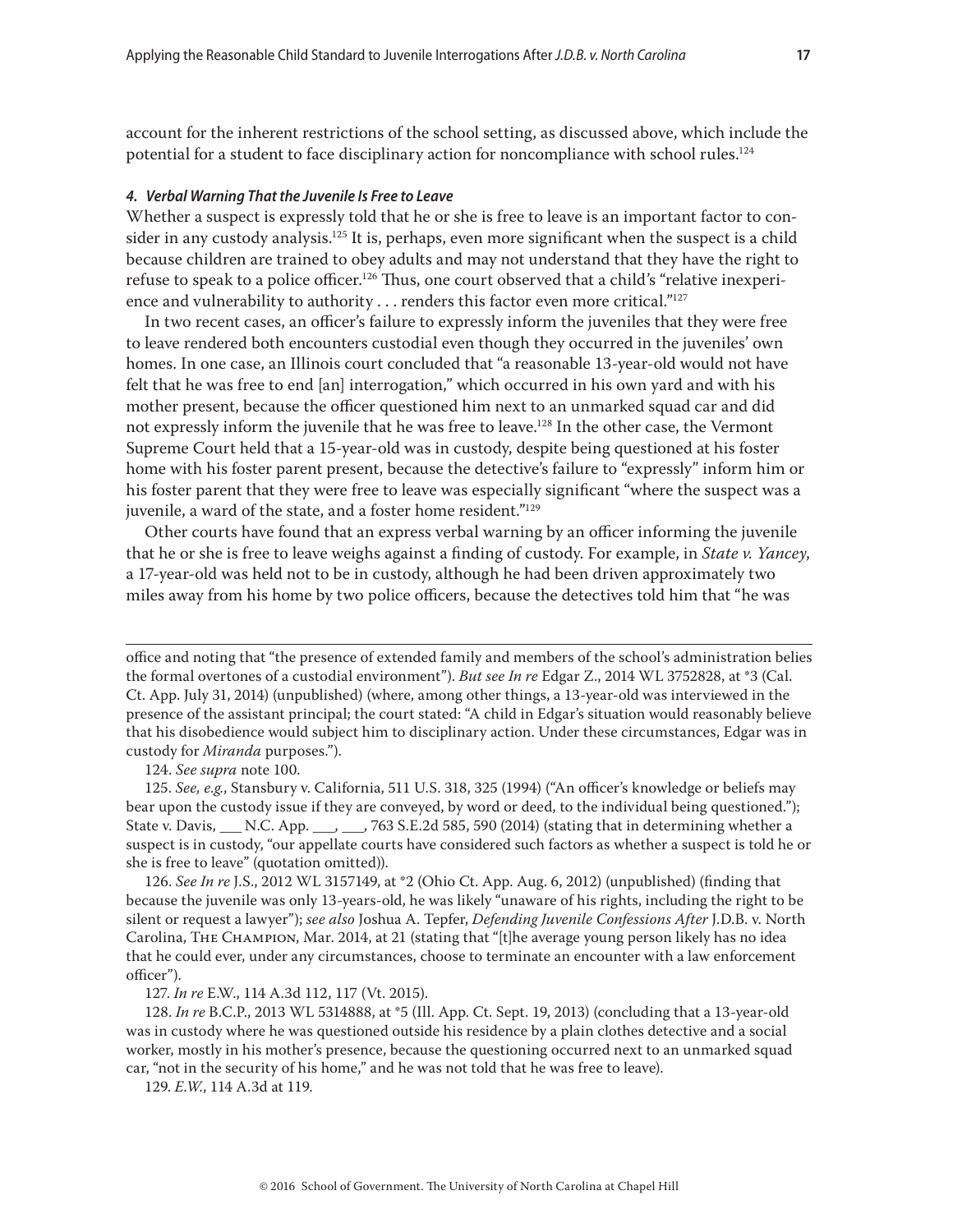<span id="page-17-0"></span>free to leave and that he could leave the vehicle at any time."130 In *State v. B.L.W.*, a 13-year-old was found not to be in custody, although he was interrogated by detectives at the police station, because he "was told on at least two occasions that he was not under arrest and was free to leave at any time; [and he] and his mother signed a form indicating they understood that [the juvenile] was not under arrest and could leave at any time."131

## *5. Voluntary Submission to Questioning*

A common factor considered in the *Miranda* custody analysis is whether the person voluntarily agreed to be questioned by police or voluntarily appeared at the location of the interrogation.<sup>132</sup> However, in the context of juvenile interrogations, this factor presents a unique challenge for courts because juveniles are subject to their parents' control, which may render their actions involuntary. The U.S. Supreme Court made this distinction in the pre-*J.D.B.* case *Alvarado*, when it listed factors that weighed in favor of a finding that the 17-year-old was in custody.<sup>133</sup> The Court noted that it was "unclear" whether Alvarado voluntarily appeared at the police station because he was brought there by his legal guardians "rather than arriving on his own accord."134

Courts often have failed to account for this circumstance in finding that an interrogation was noncustodial where the juvenile arrived at the place of the interrogation "voluntarily" when delivered there by his or her parent.<sup>135</sup> However, at least one court has recognized that in such circumstances it may not be completely accurate to characterize a juvenile's presence at a particular location as voluntary.136 Likewise, a reasonable child's perception of his or her freedom to

133. Yarborough v. Alvarado, 541 U.S. 652, 665 (2004).

134. *Id.*

135. *See, e.g.*, Commonwealth v. Bermudez, 980 N.E.2d 462, 468 (Mass. App. Ct. 2012) (a juvenile "appeared [at the police station] voluntarily, accompanied by his mother, in response to a police request"); *Yancey*, 221 N.C. App. at 400 (noting that the juvenile "voluntarily spoke with and rode with detectives," who picked him up from his home and drove him to a location two miles away to interrogate him); *In re* R.S., 2014 WL 4071562, at \*5 (Ohio Ct. App. Aug. 18, 2014) (unpublished) (among other things, the court found it significant that the juvenile and his father "voluntarily showed up at [the] probation office" where the interview took place); *In re* Frances G., 30 A.3d 630, 634 (R.I. 2011) (a 12-year-old "voluntarily came into the police station" when driven there by her father).

136. *See In re* K.C., 32 N.E.3d 988, 993 (Ohio Ct. App. 2015) (concluding that a 12-year-old was in custody where "[t]he evidence did not show that she came to the interview voluntarily. Instead, she was brought by her mother at the detectives' request, which limited her control over events and rendered her presence involuntary."); *In re* T.W., 2012 WL 1925656, at \*5 (Ohio Ct. App. May 29, 2012) (concluding that a 14-year-old was in custody where "the evidence reveal[ed] that T.W.'s mother, at [a Children Services employee's] request, agreed to bring T.W. to Children Services, limiting the extent of his control over his being there, and rendering his presence ostensibly involuntary").

<sup>130.</sup> State v. Yancey, 221 N.C. App. 397, 400 (2012).

<sup>131.</sup> State v. B.L.W., 2011 WL 5517134, at \*3 (Wash. Ct. App. Nov. 14, 2011) (unpublished).

<sup>132.</sup> *See, e.g.*, Oregon v. Mathiason, 429 U.S. 492, 495 (1977) (concluding that a suspect was not in custody where he voluntarily went to the police station to be interviewed, was told he was not under arrest, and left at the end of the 30-minute interview); State v. Davis, \_\_\_ N.C. App. \_\_\_, \_\_, 763 S.E.2d 585, 591 (2014) (concluding that the adult defendant was not in custody, in part, because she voluntarily went to the police station to be interviewed).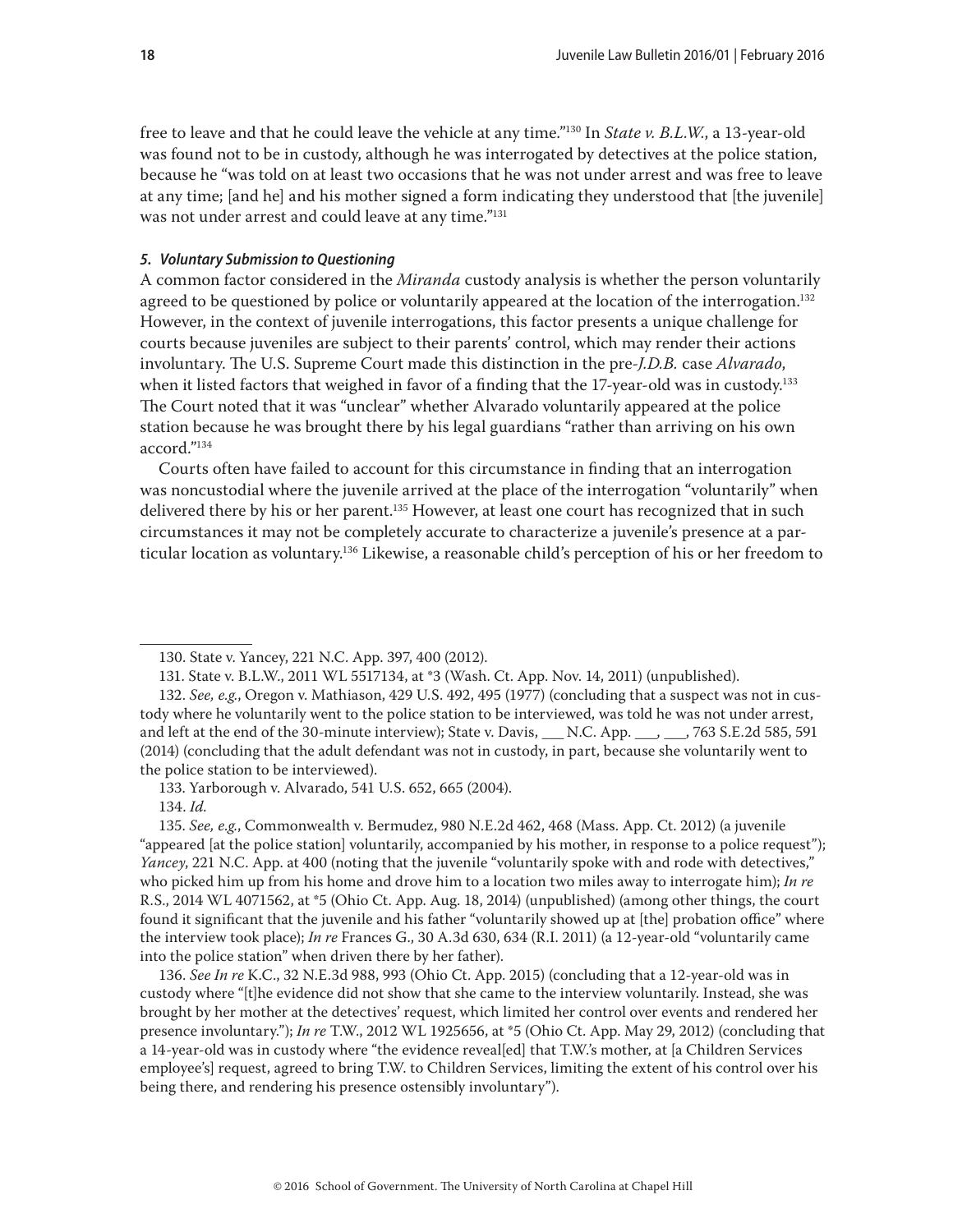<span id="page-18-0"></span>leave a particular place may be affected when the child has no realistic control over the means of transportation.<sup>137</sup>

Despite the natural limitations on a child's freedom of movement, it is appropriate to consider a juvenile's voluntary submission to police questioning as a factor in the custody analysis when the juvenile, and not the juvenile's parent, was the person who agreed to be questioned.<sup>138</sup>

#### *6. Duration of Questioning*

In any case, the duration of an interrogation is an important factor in determining "how a suspect would have gauged his freedom of movement."<sup>139</sup> The length of questioning is significant because "the coercion inherent in custodial interrogation derives in large measure from an interrogator's insinuations that the interrogation will continue until a confession is obtained."140 Because juveniles are more vulnerable to such pressures than adults, they may be "more overwhelmed and intimidated than an adult would be [from] . . . prolonged direct questioning by an adult police officer."141

For this reason, some decisions have held that relatively brief questioning strengthens the noncustodial nature of a juvenile interrogation, $142$  whereas a longer duration may render the encounter custodial.<sup>143</sup> At least one court has found that the presence of a parent can mitigate the coercive effect of longer questioning.<sup>144</sup>

Some jurisdictions, including North Carolina, also have held that the brief questioning of a juvenile during an investigative detention is not custodial.145 These cases are consistent with

139. Howes v. Fields, 565 U.S. \_\_\_, \_\_\_, 132 S. Ct. 1181, 1189 (2012) (internal quotation marks and brackets omitted).

140. Minnesota v. Murphy, 465 U.S. 420, 433 (1984).

141. *See IMM*, 747 F.3d at 768.

142. *See, e.g.*, People v. N.A.S., 329 P.3d 285, 290 (Colo. 2014) (regarding the noncustodial nature of a 13-year-old's interrogation, the court observed that "while Officer Martinez stated that the matter was serious, the discussion was very short, lasting approximately 5–10 minutes. Thus, when viewed in its totality, the interview—which apparently consisted of a single question—cannot be deemed custodial interrogation."); *In re* Marquita M., 970 N.E.2d 598, 604 (Ill. App. Ct. 2012) (concluding that a 15-year-old was not in custody where the "questioning was of limited duration" and that "the record [did] not show the officer badgered [the juvenile]"); *D.A.C.*, 225 N.C. App. at 553 (concluding that a 14-year-old was not in custody where the officer asked the juvenile a "simple, straightforward question" and the questioning "lasted for about five minutes").

143. *See, e.g.*, *IMM*, 747 F.3d at 768 (concluding that 12-year-old was likely "overwhelmed and intimidated" by the "prolonged [50-minute] direct questioning" by the officer); *In re* K.D.L., 207 N.C. App. 453, 461 (2010) (concluding that a 12-year-old who was questioned for nearly six hours at school in the presence of an armed police officer was in custody; although *K.D.L.* was decided before *J.D.B.*, the court's finding that long questioning was a factor appears to remain good law).

144. *See, e.g.*, *In re* D.L.H., Jr., 32 N.E.3d 1075, 1088 (Ill. 2015) (the 50-minute questioning of a nineyear-old was not custodial where the child's father was present and the child was questioned at home).

145. *See, e.g.*, *In re* A.J., 63 A.3d 562, 568 (D.C. 2013) (a 15-year-old was not in custody for *Miranda* purposes where the juvenile was "subjected only to a temporary investigative seizure designed to

<sup>137.</sup> *See* United States v. IMM, 747 F.3d 754, 767 (9th Cir. 2014) ("[G]iven that the detective had driven [the juvenile] and his mother to the police station, more than a half hour from his home, [the juvenile] may well not have thought that he and his mother would be free to leave whenever they so desired.").

<sup>138.</sup> *See, e.g.*, *In re* D.A.C*.*, 225 N.C. App. 547, 552–53 (2013) (noting "that the investigating officers asked [the juvenile] to step outside, rather than instructing him to do so," indicating that the juvenile had a choice in the matter).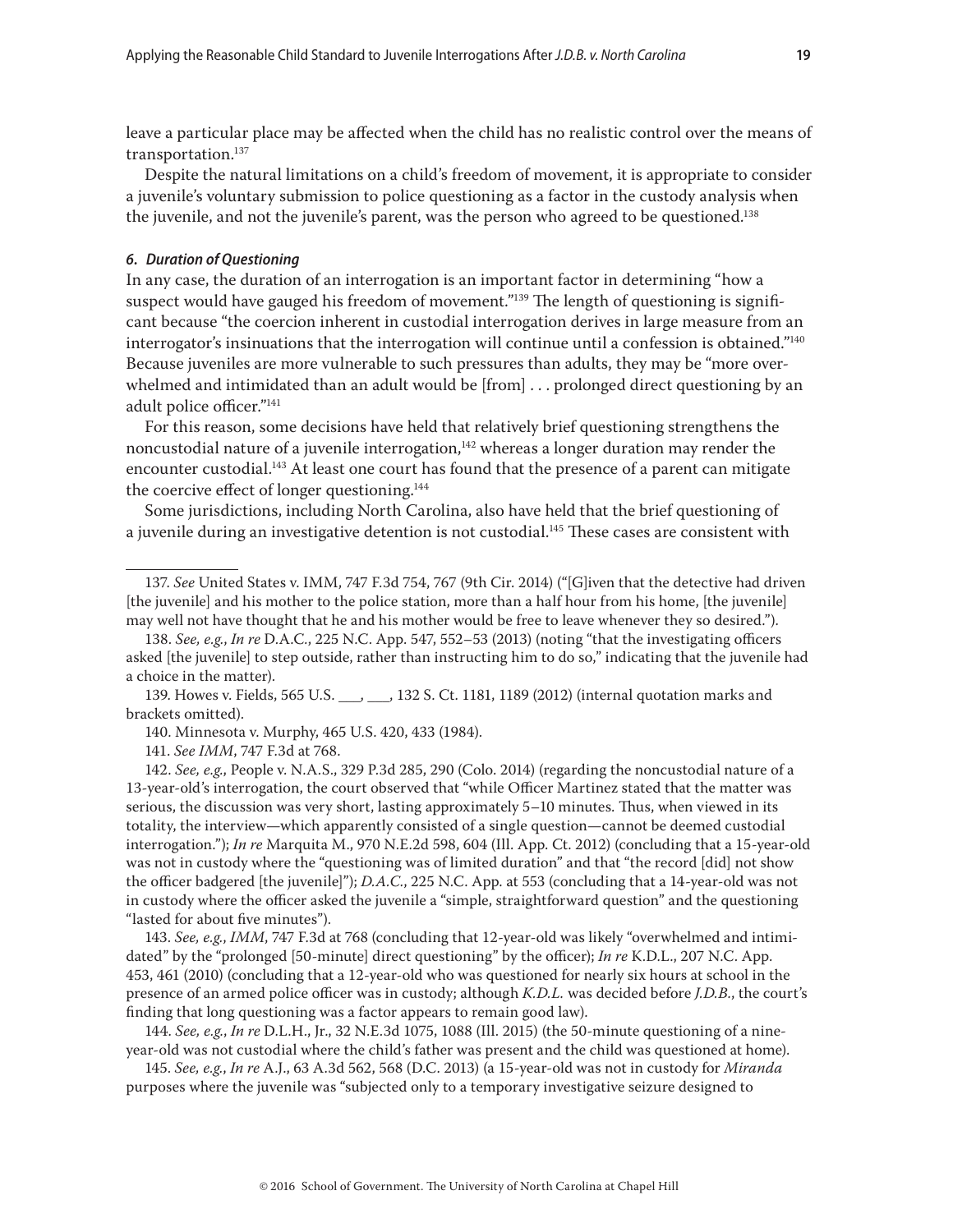<span id="page-19-0"></span>long-standing Supreme Court precedent establishing that a temporary seizure under the Fourth Amendment does not typically involve the indicia of formal arrest required to render a person in custody under *Miranda*. 146

#### *7. Nature of Questioning*

The nature of the questioning is another factor that influences how a person would have perceived the degree of restraint surrounding an interrogation.147 Given the Supreme Court's recognition in *J.D.B.* that juveniles are more prone than adults to giving false confessions under "the pressure of custodial interrogation,"148 whether the questioning was overly aggressive or hostile has even greater significance under a reasonable child standard. Citing *J.D.B.*, one court recently suggested that aggressive interrogation methods, such as the "Reid Technique,"149 should be avoided when interrogating juveniles because they are highly suggestible, easily influenced by authority figures, and "may provide inaccurate reports when questioned in a leading, repeated and suggestive fashion[.]"150

In *United States v. IMM*, the Ninth Circuit explained that a detective's aggressive interrogation technique weighed heavily in the court's analysis of whether a 12-year-old was in custody.151 The detective made "false representations" and adopted an interrogation strategy that "forced [the juvenile] to choose between adopting the detective's false account of events as his own and calling his own grandfather a liar."<sup>152</sup> The court described this technique as "directly play[ing] upon [the juvenile's] close relationship with his grandfather, whom he called 'dad,' and employ[ing] intense psychological coercion of a sort to which juveniles are uniquely

determine whether he was a truant"; the court also noted that the juvenile's companion had been immediately released from the investigative seizure upon providing evidence that he was currently suspended from school and that the juvenile was not handcuffed or otherwise restrained); *In re* A.N.C.*,* Jr., 225 N.C. App. 315, 321–22 (2013) (concluding that a 13-year-old who made an incriminating statement to an officer during roadside questioning at the scene of an automobile accident was not in custody); *In re* J.T.M., 441 S.W.3d 455, 463 (Tex. App. 2014) (concluding that a "reasonable sixteen-year-old would not have believed he was under restraint to the degree associated with a formal arrest" during an investigative detention related to underage drinking).

146. Berkemer v. McCarty, 468 U.S. 420, 436–40 (1984) (holding that while a routine traffic stop constitutes a temporary seizure since many motorists do not feel "free to leave" the scene, a person temporarily detained pursuant to such stop is not "in custody" under *Miranda* unless the person is restrained to the degree of a formal arrest).

147. *See, e.g.*, Howes v. Fields, 565 U.S. \_\_\_, \_\_\_, 132 S. Ct. 1181, 1192 (2012) (stating that in determining whether an inmate was in custody, the inquiry must account for "all of the features of the interrogation[,]" including "the manner in which the interrogation is conducted").

148. J.D.B. v. North Carolina, 564 U.S. 261, \_\_\_, 131 S. Ct. 2394, 2401 (2011).

149. The Reid Technique is a leading police interrogation methodology that involves isolation, accusations of guilt, persistent questioning, incentives, and other psychological tactics to increase a suspect's vulnerability and obtain a confession. The *Miranda* opinion quotes extensively from the 1962 edition of the Reid training manual to describe the "inherently compelling pressures" of custodial interrogation. *See In re* Elias V., 188 Cal. Rptr. 3d 202, 211–14 (Cal. Ct. App. 2015) (describing the Reid Technique and its influence on the majority opinion in *Miranda*).

150. *Elias V.*, 188 Cal. Rptr. 3d at 210, 218. *See also In re* K.C., 32 N.E.3d 988, 993 (Ohio Ct. App. 2015) (concluding that a 12-year-old's *Miranda* waiver was involuntary where detectives repeatedly pressed her for an admission even though she denied the allegations more than 30 times).

151. United States v. IMM, 747 F.3d 754, 767 (9th Cir. 2014).

152. *Id.*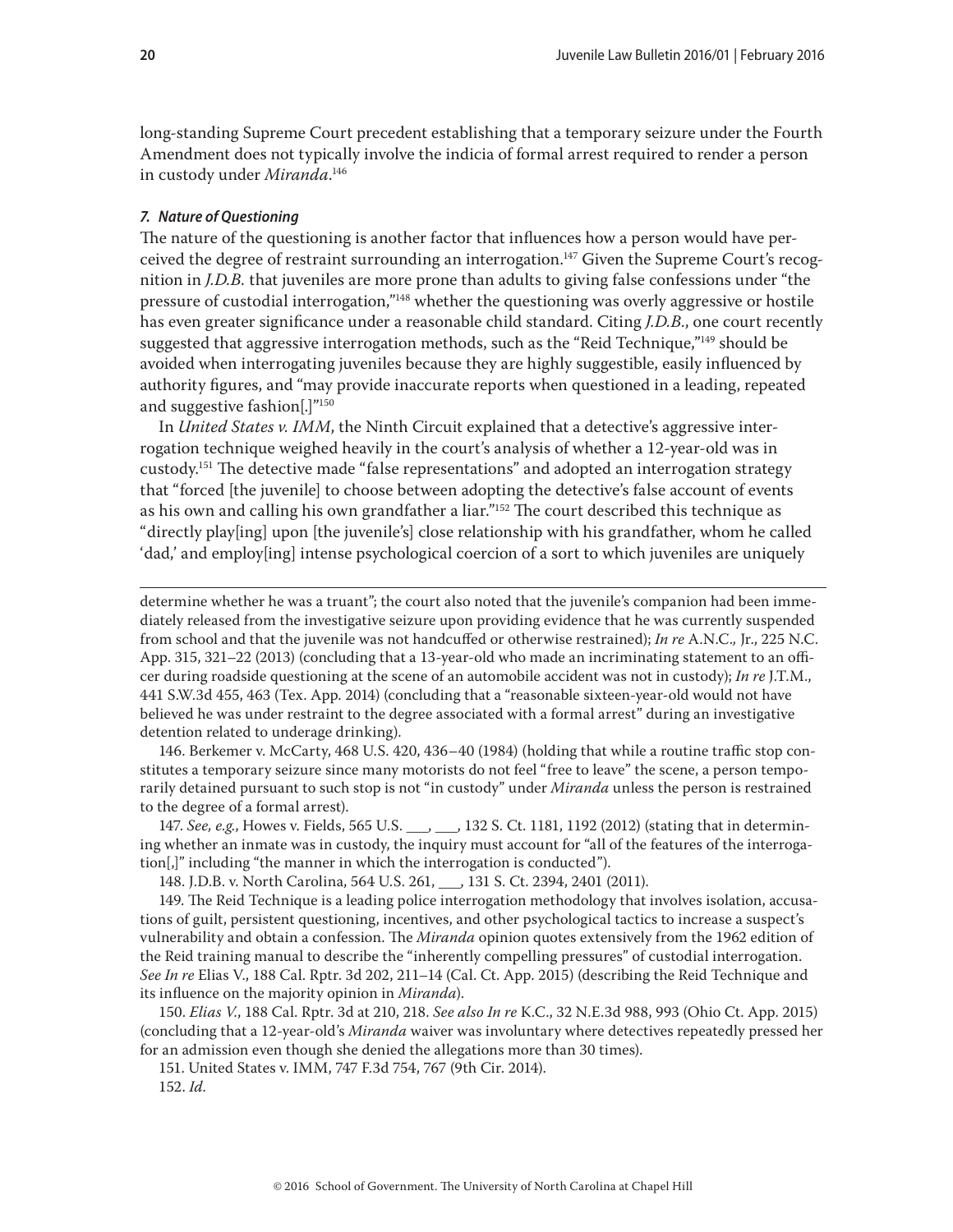<span id="page-20-0"></span>vulnerable."153 Ultimately, the court concluded that "the detective's aggressive, coercive, and deceptive interrogation tactics created an atmosphere in which no reasonable twelve year old would have felt free" to terminate the encounter and leave.<sup>154</sup> In contrast, questioning by an officer that is "conversational and nonthreatening in tone[,]"<sup>155</sup> or "inquisitory . . . rather than accusatory,"156 has been considered noncustodial.

In the school setting, the questioning of a student by a school official, along with an officer, may render the interrogation more coercive. In *J.D.B.*, the court mentioned that, regardless of whether age was considered, one circumstance bearing on the custody analysis was the effect on a student of "being encouraged by his assistant principal to 'do the right thing.'"157 In *N.C. v. Commonwealth*, the Kentucky Supreme Court found this type of "in tandem" questioning to be especially coercive for a student.<sup>158</sup> The court found that a 17-year-old was in custody after being escorted by an armed police officer from his classroom to the assistant principal's office, where he was questioned by the assistant principal, with the officer sitting right beside him, and was not told that he was free to leave.<sup>159</sup> The court concluded that under these circumstances, "[n]o reasonable student, even the vast majority of seventeen year olds," would have believed he was free to terminate the encounter and leave.<sup>160</sup> The court found this interrogation method (of the school official asking questions while the officer supervised) to be coercive because the student was led to believe it concerned "a school discipline matter" and did not know that his answers could subject him to criminal charges.<sup>161</sup>

#### *8. Other Factors*

This bulletin does not attempt to address every factor that may be relevant to assessing custody under a reasonable child standard. Courts and police officers must evaluate custody based on *all* the circumstances surrounding an interrogation, "including any circumstance that would have affected how a reasonable [child] in the suspect's position"<sup>162</sup> would have understood the situation. This bulletin is intended to help courts and police officers think about how some of those circumstances are perceived differently by children than by adults.

Other factors that have been considered by North Carolina courts in evaluating whether a juvenile was in custody include: (1) the nature of the interrogator, (2) the time of the interrogation, (3) the degree to which suspicion had been focused on the juvenile, (4) whether the juvenile

158. N.C. v. Commonwealth, 396 S.W.3d 852, 862 (Ky. 2013).

<sup>153.</sup> *Id.*

<sup>154.</sup> *Id. See also In re* B.C.P., 2013 WL 5314888, at \*5 (Ill. App. Ct. Sept. 19, 2013) (finding that a juvenile was in custody, the court noted that "[t]he mood of the interview was such that [the juvenile] was crying during the interview").

<sup>155.</sup> Commonwealth v. Bermudez, 980 N.E.2d 462, 468 (Mass. App. Ct. 2012).

<sup>156.</sup> *In re* Marquita M., 970 N.E.2d 598, 604 (Ill. App. Ct. 2012) (a 15-year-old student was not in custody where the "questioning was of limited duration" and "the record [did] not show the officer badgered [the juvenile]"); *see also In re* Frances G., 30 A.3d 630, 634–35 (R.I. 2011) (a 12-year-old was not in custody where an officer asked for a "'general breakdown' of what had happened" and there was "no evidence . . . that [the juvenile] was ever coerced, threatened, or pressured into answering [the officer's] question about why she was at the station").

<sup>157.</sup> J.D.B. v. North Carolina, 564 U.S. 261, \_\_\_, 131 S. Ct. 2394, 2405 (2011).

<sup>159.</sup> *Id*.

<sup>160.</sup> *Id.*

<sup>161.</sup> *Id*.

<sup>162.</sup> *J.D.B.*, 564 U.S. 261, \_\_\_, 131 S. Ct. at 2402 (internal quotation marks omitted).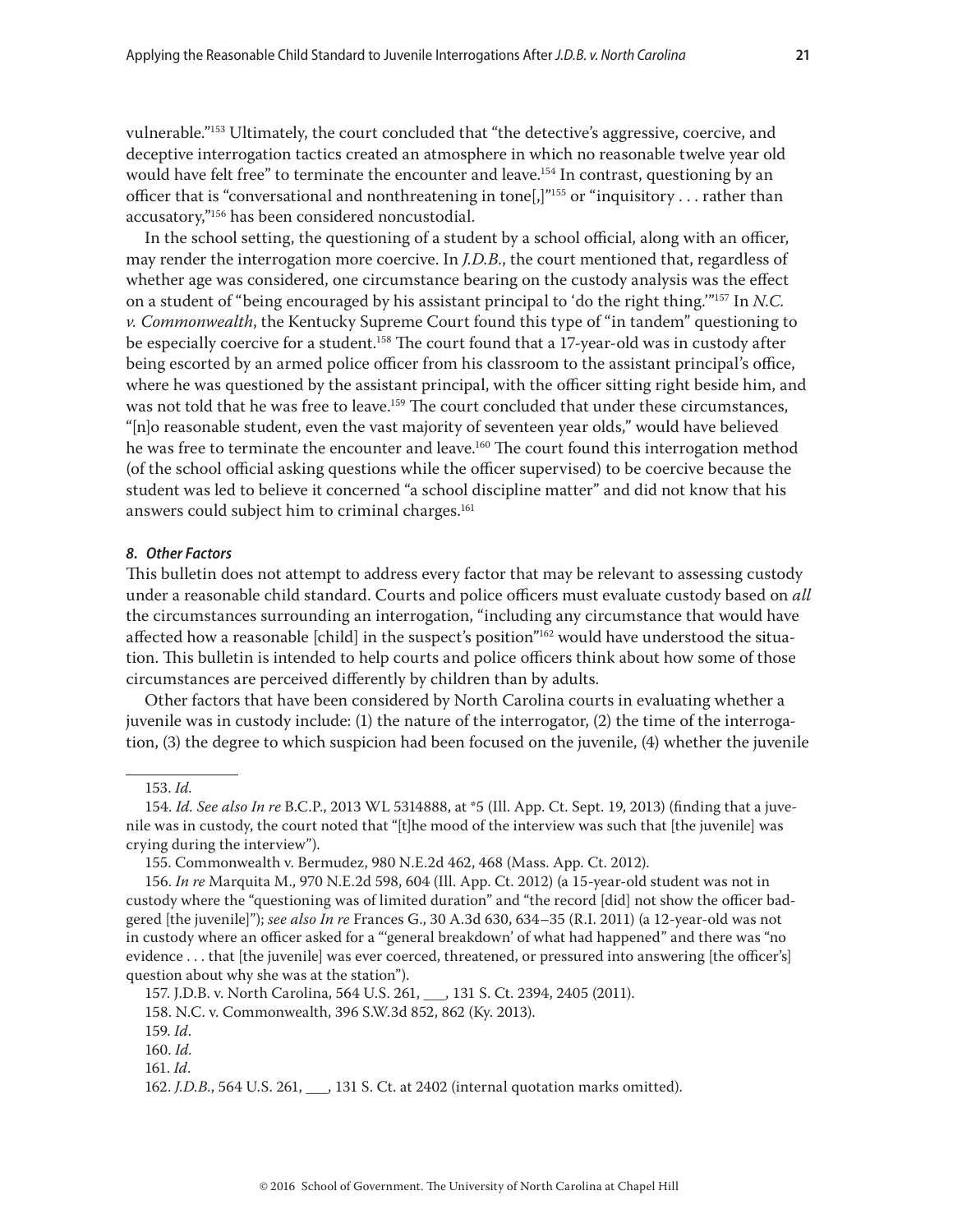<span id="page-21-0"></span>was handcuffed or otherwise physically restrained, (5) the nature of any security around the juvenile, (6) whether the juvenile was searched, and (7) whether the juvenile was transported in a police car.<sup>163</sup> In every case, the relevant inquiry is whether the totality of the relevant circumstances "add up to custody."164 No one factor is controlling.

# **C. Relevance of the Suspect's Other Personal Characteristics to the Custody Analysis**

The dissenting opinion in *J.D.B.* expressed concern that the consideration of age would open the door for courts to consider other personal characteristics of a suspect—"such as intelligence, education, occupation, or prior experience with law enforcement"—in the *Miranda* custody analysis.165 Some jurisdictions that included age in the custody analysis before *J.D.B.* already consider such factors.166 However, the majority opinion in *J.D.B.* calls this practice into question by distinguishing age from "other personal characteristics that, even when known to police, have no objectively discernible relationship to a reasonable person's understanding of his freedom of action[,]" such as prior experience with law enforcement.<sup>167</sup>

Despite *J.D.B.*'s admonition that age is different, advocates continue to argue for the expansion of the *Miranda* custody test to include other identifiable personal traits, such as mental impairment.168 North Carolina courts have not addressed whether personal characteristics, other than age, are relevant. Given the renewed momentum in challenging juvenile confessions after *J.D.B.*, this issue will likely be addressed in future cases.

# **IV. Conclusion**

*J.D.B.* transformed the *Miranda* analysis for juveniles by establishing that age matters in determining custody. Almost five years later, courts are still figuring out how to account for this reality when applying *J.D.B.*'s objective reasonable child standard.

<sup>163.</sup> *See* State v. Yancey, 221 N.C. App. 397, 399–400 (2012); *In re* D.A.C., 225 N.C. App. 547, 552 (2013); *In re* K.D.L., 207 N.C. App. 453, 461 (2010).

<sup>164.</sup> *J.D.B.*, 564 U.S. at \_\_\_, 131 S. Ct. at 2407 (quotation omitted).

<sup>165.</sup> *Id.* at \_\_\_, 131 S. Ct. at 2409 (Alito, J., dissenting).

<sup>166.</sup> *See, e.g., In re* Jorge D., 43 P.3d 605, 608–09 (Ariz. Ct. App. 2002) (including additional factors in the custody analysis "that bear upon a child's perceptions and vulnerability, including the child's age, maturity and experience with law enforcement and the presence of a parent or other supportive adult" (quotation omitted)); State v. Doe, 948 P.2d 166, 173 (Idaho Ct. App. 1997) (same); *In re* Joshua David C., 698 A.2d 1155, 1162 (Md. Ct. Spec. App. 1997) (applying "a wider definition of custody" for juveniles that includes "additional factors, such as the juvenile's education, age, and intelligence"); Novak v. Commonwealth, 457 S.E.2d 402, 408 n.3 (Va. Ct. App. 1995) (stating that factors relevant to the *Miranda* custody analysis include "defendant's age, intelligence, [and] background and experience with the criminal justice system").

<sup>167.</sup> *J.D.B.*, 564 U.S. at \_\_\_, 131 S. Ct. at 2404.

<sup>168.</sup> *See, e.g.*, United States v. Norrie, 2013 WL 1285864, at \*16 (D. Vt. Mar. 26, 2013) (unpublished) (rejecting a 22-year-old's argument that due to his mental disability he "was incapable of understanding that he was not under arrest" and did not have to answer the officer's questions); Commonwealth v. Bermudez, 980 N.E.2d 462, 469 (Mass. App. Ct. 2012) (rejecting a 17-year-old's argument that his age combined with his status as a special needs student rendered his interrogation custodial "because a reasonable person of his age and cognitive ability would not have believed he was free to end the interrogation and leave").